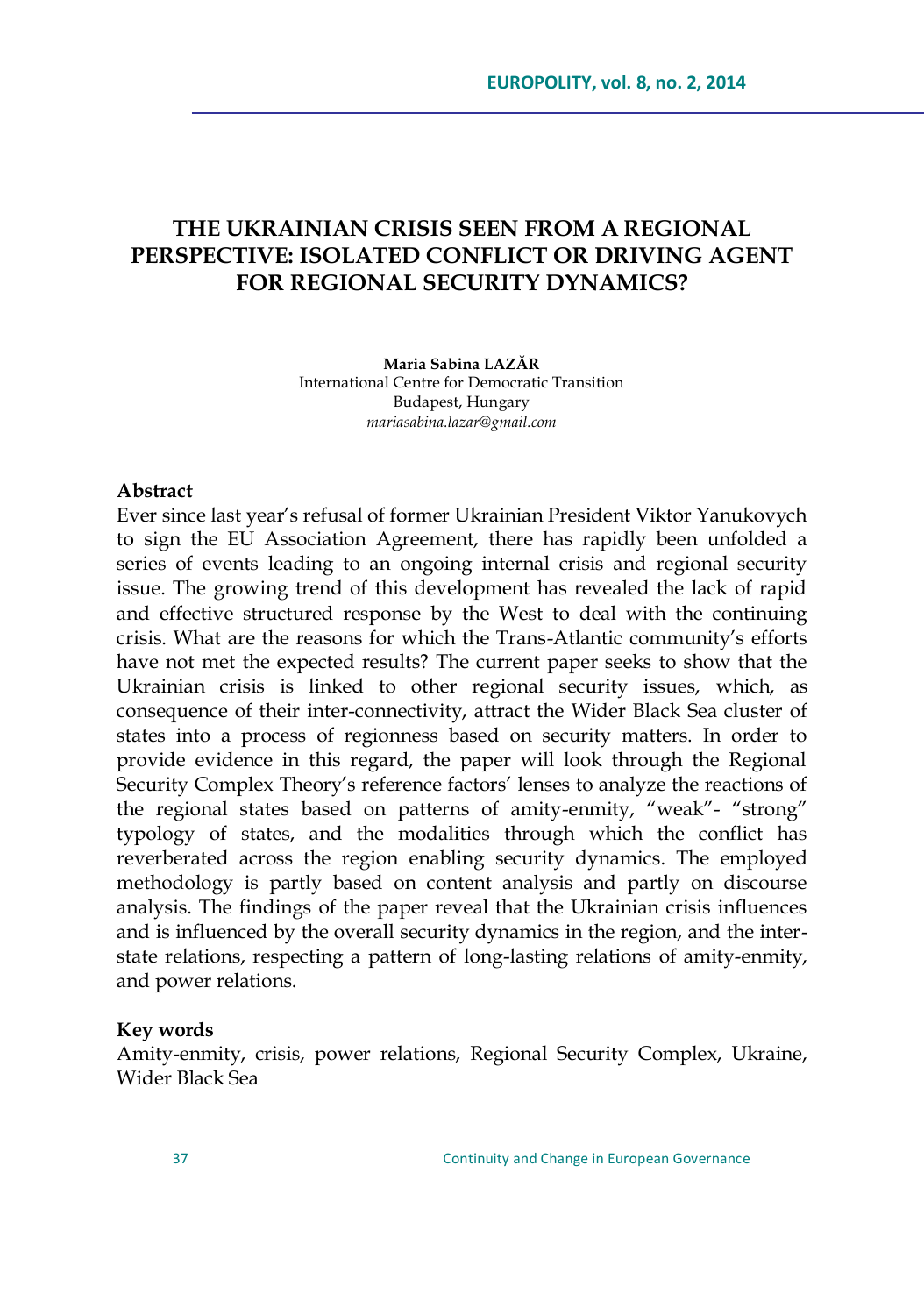### **1. INTRODUCTION**

On the 21st of November 2014, the former Ukrainian President Viktor Yanukovich sparked mass protests on Kiev's Independence Square due to the former president's decision to halt negotiations with the EU on signing the Association Agreement and to strengthen the trade ties with Moscow (Gotev 2013; The Guardian 2014a). The Ukrainian crisis is soon to have lasted for one year. What at the end of last year's November seemed to be solely public protests shaking the domestic political stability, the March 2014's annexation of Crimea by Russia followed by the action of sending Russian troops into Eastern Ukraine, supported enough evidence to show that the domestic protests have reached regional consequences. At the same time, this development showed the formation of a crack in the Russia and the transatlantic community's relationship. The West has one more time had to face the cold reality that Russia is not a trustworthy partner<sup>1</sup>. The fact that the latter not only stated but also acted upon promoting its regional interests by any means necessary gave evidence in this regard, and generated the perception that it might similarly pursue territorial expansion further to neighbouring countries. The relationship with Russia was hoped to turn a positive direction after the Obama administration initiated the Reset policy (The White House 2010), however the Ukrainian crisis undermines all efforts pursued in this regard. Ever since the Georgian war there have not been any other issues with such vexing power on the relationship between the two great powers.

The counteractions pursued by the West in determining Russia to step back and bring stability in Ukraine, mainly in the form of travel bans and asset freezes (BBC News 2014), have had limited results. A ceasefire agreement to put an end to the war in the Donbass region has been reached on the 5th of September 2014, when the Minsk protocol was signed between the two belligerent parties and the Donetsk and Lungansk post-Euromaidan separatist regions. Apart from stopping the military conflict, the agreement also offered

<sup>&</sup>lt;sup>1</sup> When annexing Crimea, Russia broke the 1994 Budapest Memorandum, signed by the US, UK and Russia, in which it promised to guarantee Ukraine's security in exchange for its dismantling of its nuclear arsenal.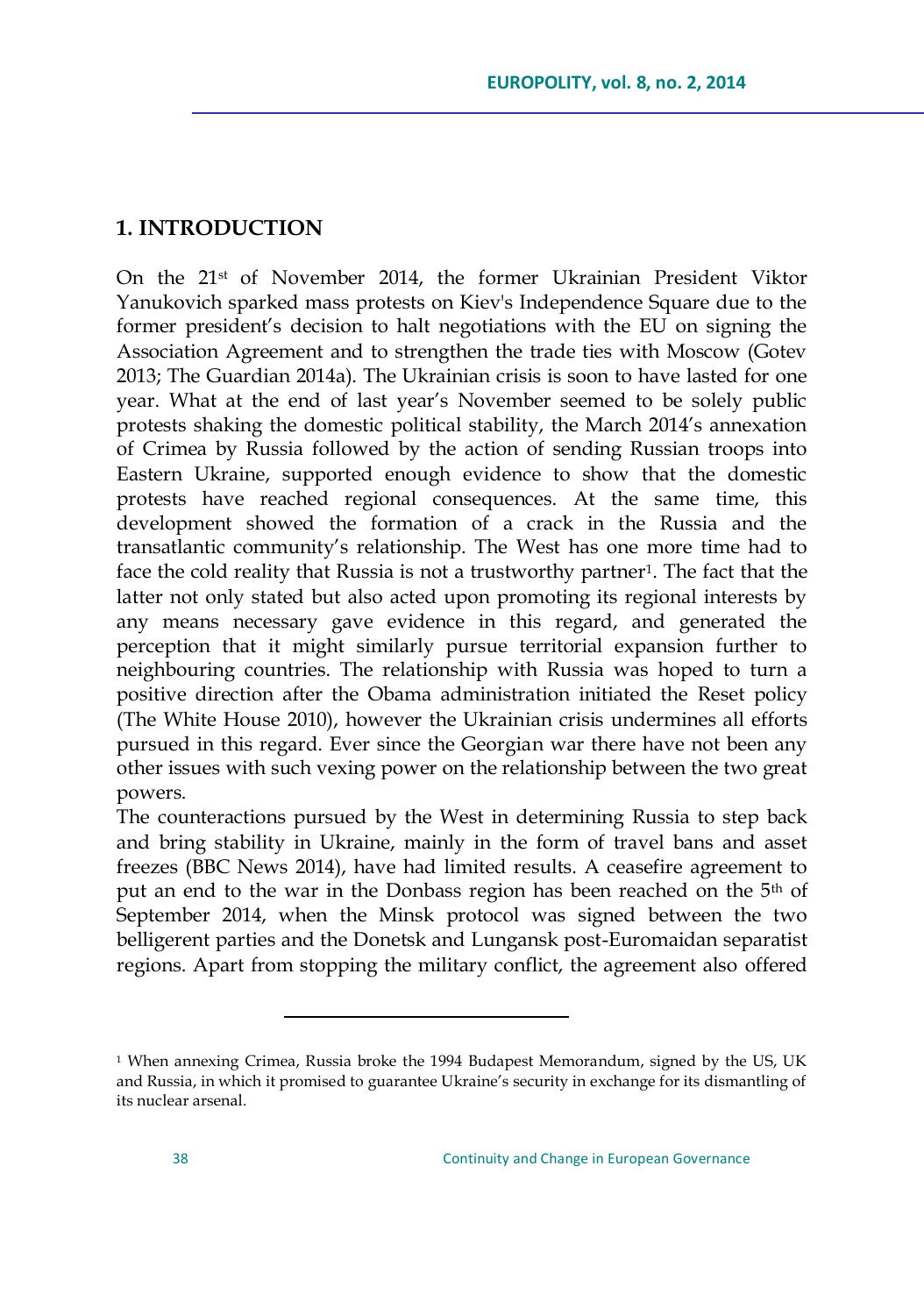the breakaway regions special status provided by the law "On the special procedure for local self-government in separate districts of the Donetsk and Luhansk regions", which practically made Kyiv give up its political jurisdiction over them (Brzezinski 2014, 2). In spite of strong concessions having been made to Russia's benefit, currently the status quo is far from being stable. New allegations of Russian interventions in the Eastern part of Ukraine made by Kyiv and Moscow's accusations of Ukraine not sticking to the peace process prove its resilience (RT 2014). The agreement has only managed to stop intense military conflict to take place, however, the war is only temporarily frozen and the battle still continues in the political and diplomatic spheres, with strategic facilities such as the Donetsk International Airport being on the line (Brzezinski 2014, 1).The newly elected pro-Western government is seen with good eyes by the Western community and by locals. However, its unity and stability will be put to test, as it will have to face very difficult challenges, such as frozen conflict in Donbass, economic crisis, gas crisis, domestic social tensions, and strained relations with Russia (Wojciech 2014).

Russia's annexation of Crimea and the remaining challenges sought to be avoided by the Western community, however any attempts made could not inflict change in the course of the events led by Russia, in spite of strong expectations from the EU-oriented and EU member regional states. Why have the West's efforts not met the expected results? The present paper seeks to show that the Ukrainian crisis is not an isolated conflict. It influences and it is influenced by other security issues in the region, which, as consequence of their inter-connectivity, enable a process of regionness between the Wider Black Sea cluster of states, based on security matters. The main inter-related security issues are connected to the transit of energy, the sea-based missile defence system in the Black Sea, and the unsolved conflicts. The hypothesis of this paper is that the Wider Black Sea Region (WBSR) is defined as a macroregion in its own right, namely a distinct geographical area or regions in which common challenges which states are facing with, or specific set of practices and patterns of interaction, lead to the formation of a process of regionness (Konończuk 2014).

The methodological apparatus of the present paper consists of content analysis and partly of discourse analysis, supported by empirical evidence. The former analyzes official documents and reports, while the latter takes into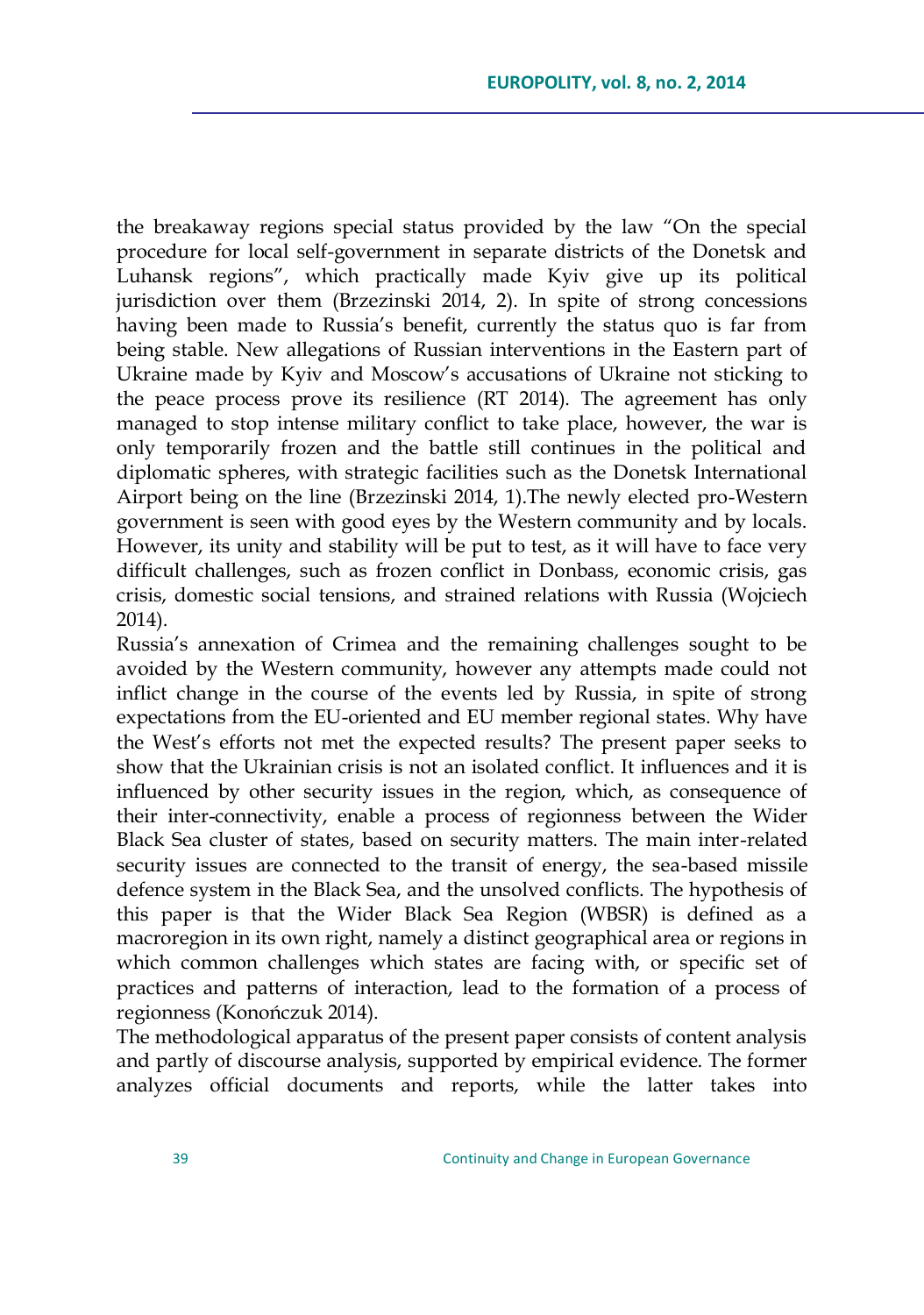consideration speeches of heads of states and declarations by analyzing frames of reference through which decision makers have interpreted the events in Ukraine and the actions pursued by Russia. The two methods have been combined for depicting the patterns of interactions between states and the extent to which the states' reactions to the Ukrainian crisis have been influenced by socially constructed images of the "self" and the "other".

The analytical framework is supported by the conceptual framework of Regional Security Complex Theory (RSCT), as defined by Barry Buzan and Ole Waever (2003). RSCT is a theory at the crossroad between neorealism and constructivism, for it includes both system and subsystem levels of analysis (domestic political processes) and includes the examination of patterns of amity-enmity as independent variable, when explaining the formation or development of a regional security complex (RSC). In "Regions and Powers - The *Structure of International Security*", Buzan and Weaver have provided evidence of the fact that the post-Soviet space is a regional security complex (Buzan and Weaver 2003, chap V), in which "strong instances of interregional dynamics may be indicators of an external transformation (merger) of RSCs" (Buzan and Weaver 2003, 49).

According to Buzan and Weaver, security complexes are constituted in deeply intertwined security interdependent relations, which due to the fact that they are more likely to travel over short than over long distances, they take the form of regional coagulants and determine the formation of regional security complexes. On this account, security issues automatically involve or influence the actors in the region and the non-regional actors who have a constant role in influencing the security status of the specific area. Identity factors are downplayed by security issues, therefore regardless of the fact that the states do or not have common identity, they can nevertheless be attracted into a process of regionness if they share common or inter-related security concerns. According to the theory, "a security complex is defined as a group of states whose primary security concerns link together sufficiently closely that their national securities cannot realistically be considered apart from one another" (Buzan 1983, 105). In spite of a concrete degree of autonomy over security developments within a region, the dynamics of RSCs are however not solely dependent on what happens on the ground, but they can also be influenced by outside actors, more often interested great powers (such as, in our case, the EU and the US). The WBSR is composed of small, medium and strong powers, but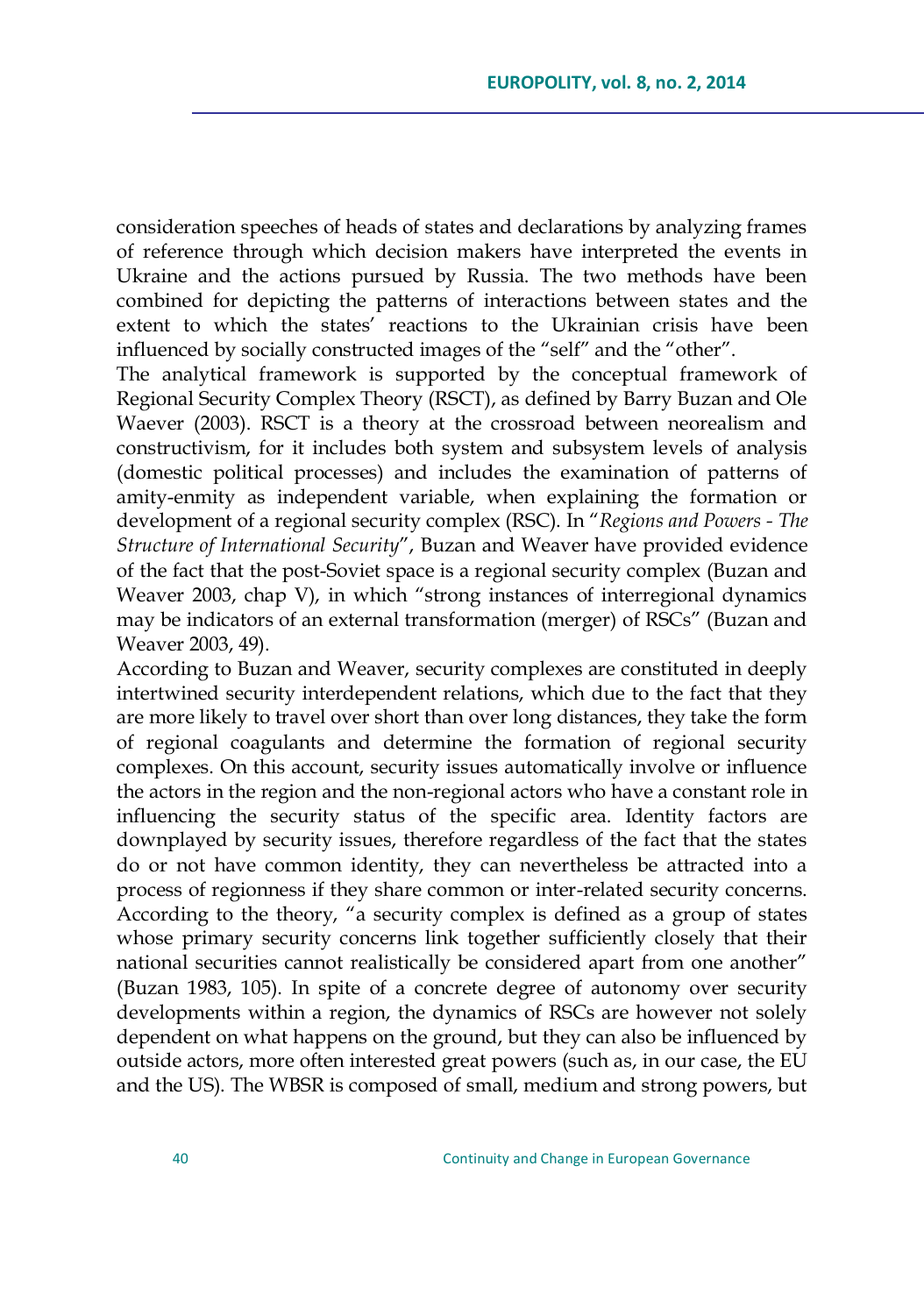it is mainly dominated by a great power, namely Russia, and it is at the crossroad between global (international great powers) and system level powers, and regional security interdependences. According to the RSCT, great powers have the capacity to penetrate RSCs by taking advantage of regional rivalries and establishing security alignments with individual states (Buzan and Weaver 2003, 3-4).

As required by the theory, the paper investigates whether the regional states' reactions to the crisis have occurred respecting a pattern of amity-enmity (historically driven, or showed by a long-term policy), and power relations (between the countries within the region, and in relation to the interplay of international great powers, such as the US, the EU and Russia). These points of analysis show which are the patterns and driving agents of interaction between the states in the region. The theory uses a four dimension framework of analysis, taking into account the domestic vulnerabilities (categorizing countries according to the weak-strong typology of states) $\frac{1}{2}$ , security concerns, inter-state relations, and the role global powers play in the region (Buzan and Weaver 2003, 51). For this reason, the policies pursued by the US, NATO and the EU will also be touched upon in this paper.

## **2. DOMESTIC VULNERABILITIES AND PATTERNS OF AMITY-ENMITY**

2.1. The Less Vulnerable Regional Power: Russia

 $\overline{a}$ 

According to the Freedom House's most recent report in 2009, Russia is an "authoritarianism that rests on selectively capitalist kleptocracy<sup>2</sup>, the dominance of informal influence groups, a decorative democracy that is often described as managed" (Kimmage 2009, 49), for the state has a strong hold on

<sup>&</sup>lt;sup>1</sup> According to Buzan and Weaver, weak states are internally fragmented and more vulnerable to external threats. The weak states are usually more preoccupied with domestic politics and the clash divergent interests and of different actors trying to capture the state, while the strong powers are more focused with foreign policy and external threats.

<sup>&</sup>lt;sup>2</sup> The term "kleptocracy" refers to a feature of political corruption usually characteristic to authoritarian regimes, namely the perpetual practice of the government to ensure person wealth to its officials from state budget.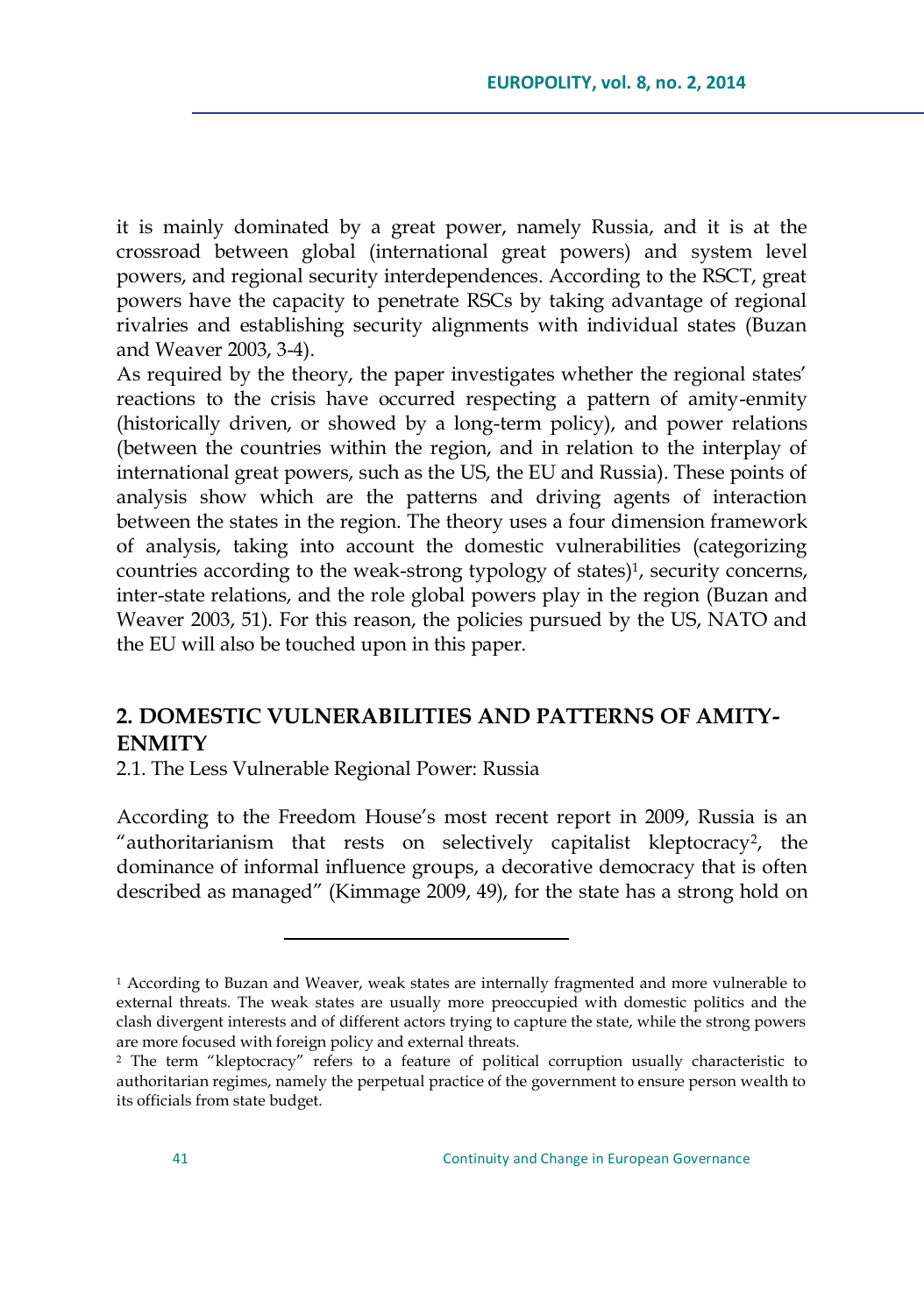power and control over the state institutions. The Constitution assigns strong powers to the executive and rather limited powers for the legislative (Kozina 2010, 81). The political composition forms a one party system, which due to no opposition, condenses all the power around the president. As such, there is no fragmentation in the political sphere. Also, in the recent years there has not been any significant popular protest in Russia. According to a survey conducted by the Research Centre for East European Studies, there is a popular support for autocracy, and little willingness for political action among citizens (Carnaghan 2012, 1-14). Taking this into account and the fact that the annexation of Crimea has reached an unprecedented hike in popularity of President Vladimir Putin (Greene and Robertson 2014), we may rightfully state that there is no or very minimal state-citizenry fragmentation.

Russia's security concerns are mainly directed at outside threats. Both the 2010 Military Doctrine and the "Strategy for Russia's National Security to 2020" identify the Anti-Ballistic Missile Defense System (BMDS) as security threat (The Military Doctrine of the Russian Federation 2010). In addition, the deployment of NATO military infrastructure to "member countries closer to the borders of the Russian Federation, including by expanding the bloc" is also defined as a national security threat (The Military Doctrine of the Russian Federation 2010, II, 8 a). The former text provides reference also to the frozen conflicts as security threats, stating also that "territorial claims against the Russian Federation and its allies and interference in their internal affairs" threaten its security (The Military Doctrine of the Russian Federation 2010, II, 8 e).

Taking all these into account, we may conclude that Russia has strong features of "strong state" typology: there is no or very minimal political fragmentation, the leadership benefits from strong citizenry support, and the security policy is particularly focused on outside threats. These features provide Russia with enough strength to hold its grip on power within the region. In addition, the repetitive reference made to the NATO troops or facilities, to which Romania, Bulgaria and Turkey are member states, shows a pattern of enmity constructed due to a long period of time during which the Alliance has been perceived as security threat.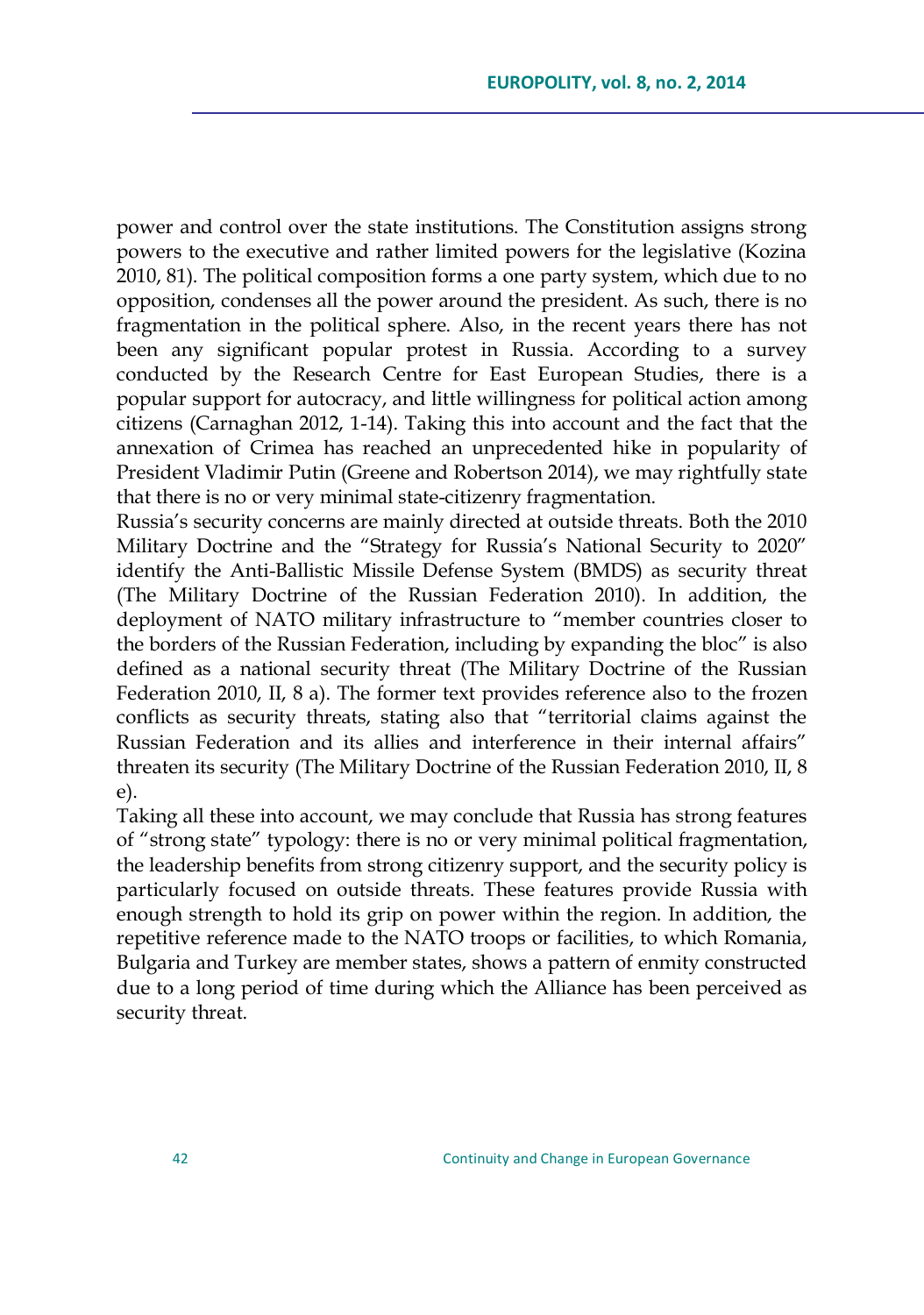### 2.2. The Most Vulnerable states: Ukraine, Moldova, Georgia

Apart from the common feature of the three countries as having a concrete European orientation, there is a series of common/similar security issues which they are facing with, such as unstable political system, strong opposition, separatist autonomous regions within their territories, economic problems and dependencies on trade ties with Russia, gas dependencies on Moscow, and Russian military troops stationed in the breakaway regions. These issues make them greatly vulnerable on both domestic and regional scale.

Ukraine is currently the most unstable in terms of political and economic situation. After November last year, there has been created an almost absolute division in the country between the Western Oriented Western part of the country and the Eastern Russian oriented side (ESAI Energy Security Analysis 2014). In terms of economy, Ukraine is heavily indebted (\$35bn), and a large chunk of the whole amount of debt must go to Russia (\$1.9bn) (Freedom House 2014). In terms of security concerns, Ukraine's Military Doctrine and National Security Strategy which were adopted in June 2012, make reference to the Russian Black Sea Fleet (BSF)<sup>1</sup> seen as a threat if Russian troops are deployed to Ukraine without prior approval from Kyiv, and to the Transnistrian Moldovan unsolved conflict (Global Security 2014).

Moldova is the next in line, having ended in 2012 a political deadlock which lasted for three years during which the post of president has been vacant. As in the case of Ukraine, the parameters of political division are also between the West and the East. In addition, Moldova's economy is also dependent on trade to Russia though at a lower scale. The Transnistrian conflict is a magnet for organized crime, human and drug trafficking, manufacturing and illicit incountry and cross-border trade of weapons, and has impeded Moldova's efforts for state edification, economic development, and political consolidation (Popescu 2003, 12). In terms of security threats, in the National Security Concept, Moldova lists "the Transnistrian conflict and foreign military presence on the territory of the Republic of Moldova" (with reference to the Russian peace-keeping forces), and "external negative developments and

<sup>1</sup> The Russian Black Sea Fleet is located in Crimea, now under the *de-facto* jurisdiction of Russia.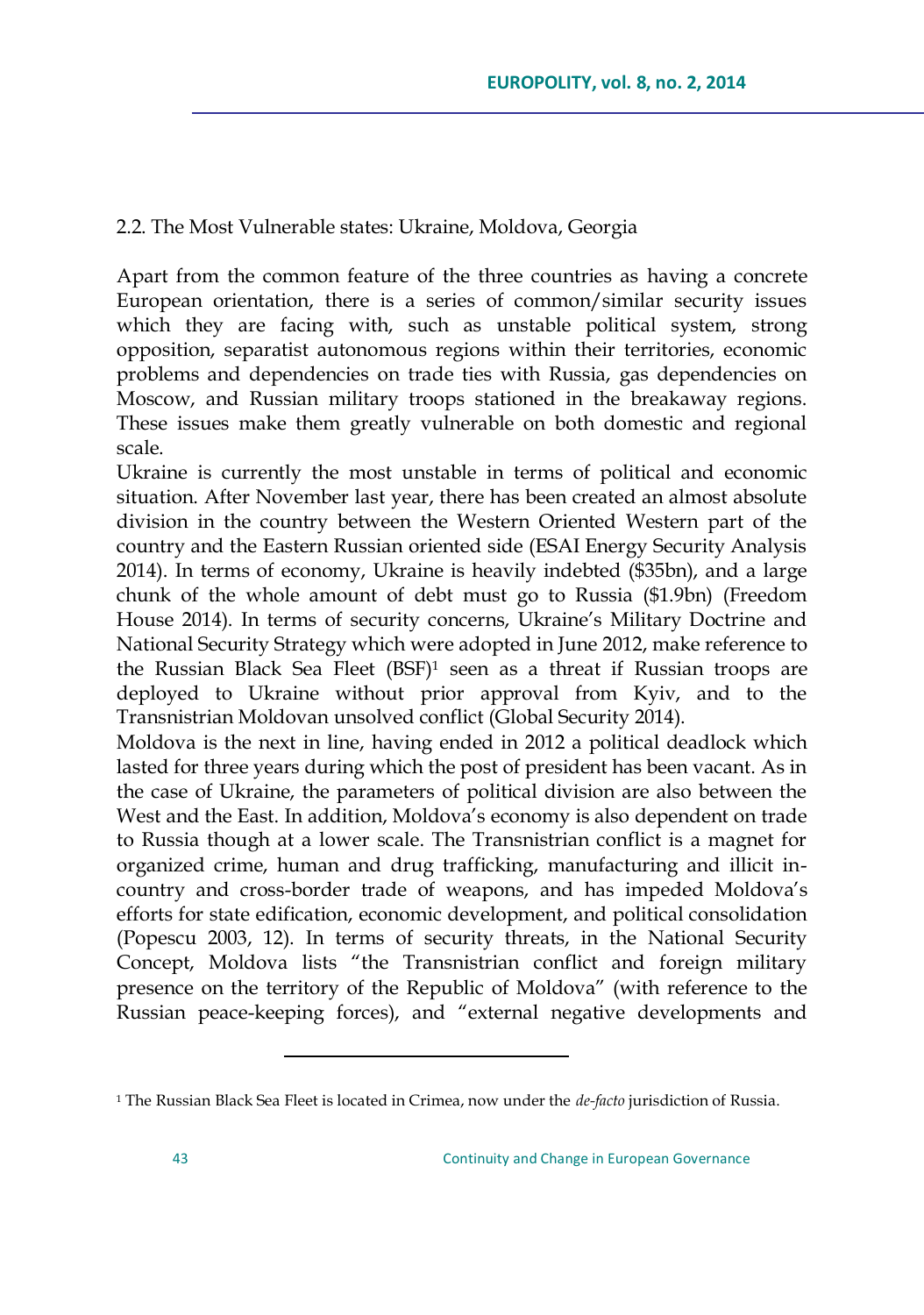international crises‖ (specifying the other regional unsolved conflicts) (National Security Concept of the Republic of Moldova 2008).

Georgia is better situated, having gone in 2013 through the first peaceful handover of power (Freedom House 2013). Currently Georgia's vulnerability is mainly caused by a lack of control over the country's entire territory, namely including the break-away regions of South Ossetia and Abkhazia, feature which is present also in Ukraine and Moldova. Regarding security threats, in Georgia's National Security Concept the top-ranked listed threats are: "occupation of Georgian territories by the Russian Federation", "the risk of renewed military aggression from Russia", and "conflicts in the Caucasus" (BTI 2014).

Making a brief overview of the domestic vulnerabilities and security threats of the three analyzed states, we may conclude that they are good candidates to fit the "weak state" typology. They have a wide range of political, economic and security challenges at home which makes them very prone to instability and vulnerable to outside threats. The most pressing security threats are seen to be within their borders, and the other unsolved conflicts whose dynamics may have negative repercussions at home due to their similarity and shared link to Russia. In addition, the common reference to Russia shows clear vulnerabilities towards Moscow and a pattern of enmity determined by long-lasting threat posed to the security of the three states.

# **3. REPERCUSSIONS OF THE CRIMEAN CRISIS ON THE REGIONAL FROZEN CONFLICTS**

The Russian annexation of Crimea has reverberated across the whole region having a noteworthy impact on the unsolved conflicts, particularly on Abkhazia<sup>1</sup> and Transnistria. All regional frozen conflicts have been threatening the security of the region ever since the collapse of the USSR, with multiple ups and downs in the negotiations for reaching settlements. The Russian widely contested move is seen by Azerbaijan, Georgia and Moldova as a precedent, who perceive to be a thin line between the current status quo and a

<sup>&</sup>lt;sup>1</sup> Secessionist autonomous region in Georgia.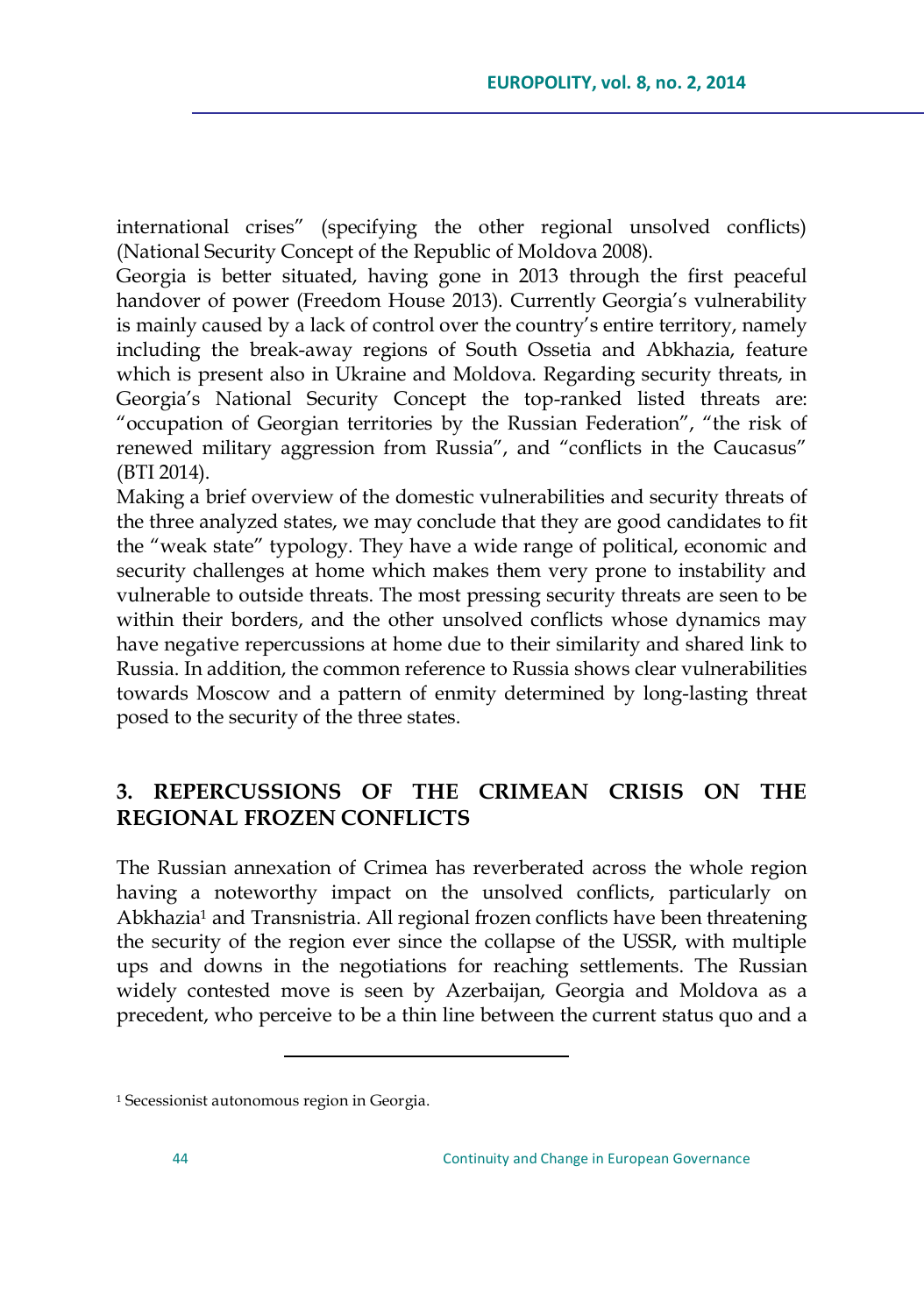situation similar to the Crimean crisis on their territories. In addition, Putin's March declaration stating that solely the people residing in the autonomous regions have the right to self-determination, further nurtured a sense of imminent threat of instability, unrest or foreign military occupation. Regions from within Moldova, namely Transnistria and Gagauzia, have already handed in official requests to Russia to also include them under its jurisdiction - a move less understandable for Gagauzia which is mainly occupied by Turks (EurActiv 2014). These developments are clear proof of the fact that the Ukrainian crisis is not an isolated conflict, rather affecting the region as a whole. Being a security issue which has occurred within the Black Sea regional security complex, the conflict has reverberated across the whole region affecting particularly the countries with similar unsettled disputes.

The Abzhazian conflict seemed to have reached a positive turning point in 2012 when the newly elected Georgian government publicly stated its willingness to restart the railway links to Russia, linking it to Armenia's railway (Babayeva 2014). The railway links via Abkhazia have been closed down ever since 1992, and the railway links with Russia and Armenia have been out of service since the 2008 war between the two belligerent parties. This policy had a strong effect on the Armenian economy, because its trade from Russia is transited through Georgia (Hendenskog and Larsson 2007, 65). Understandably, the decision to restart railway connections has been strongly supported by Russia, Armenia, and Turkey and vehemently opposed by Azerbaijan. Baku is worried that if this policy is implemented, Russia can easily transport armament to Armenia, and strengthen the former's power when defending its claims over Nagorgo Karabach. It is thus of high national interest for Azerbaijan to stop this from becoming reality. Until the March annexation of Crimea this issue was still on the agenda being under consideration, but since then it seems that it is no longer perceived as priority. In June 2014 the head of the Russian Railways, Vladimir Yakunin, said that it is time to "focus on the question of opening the railroad communication through Abkhazia and Georgia to Armenia". In a much less optimistic light, the Georgian State Minister for Reconciliation and Civic Equality Paata Zakareishvili, said that restoring the rail link via Abkhazia is not being under discussion yet (Babayeva2014).The developments in Georgia show that the Ukrainian crisis has put an imprint on the Georgian orientation towards Russia. Its decision to halt preparations to resume railway connections with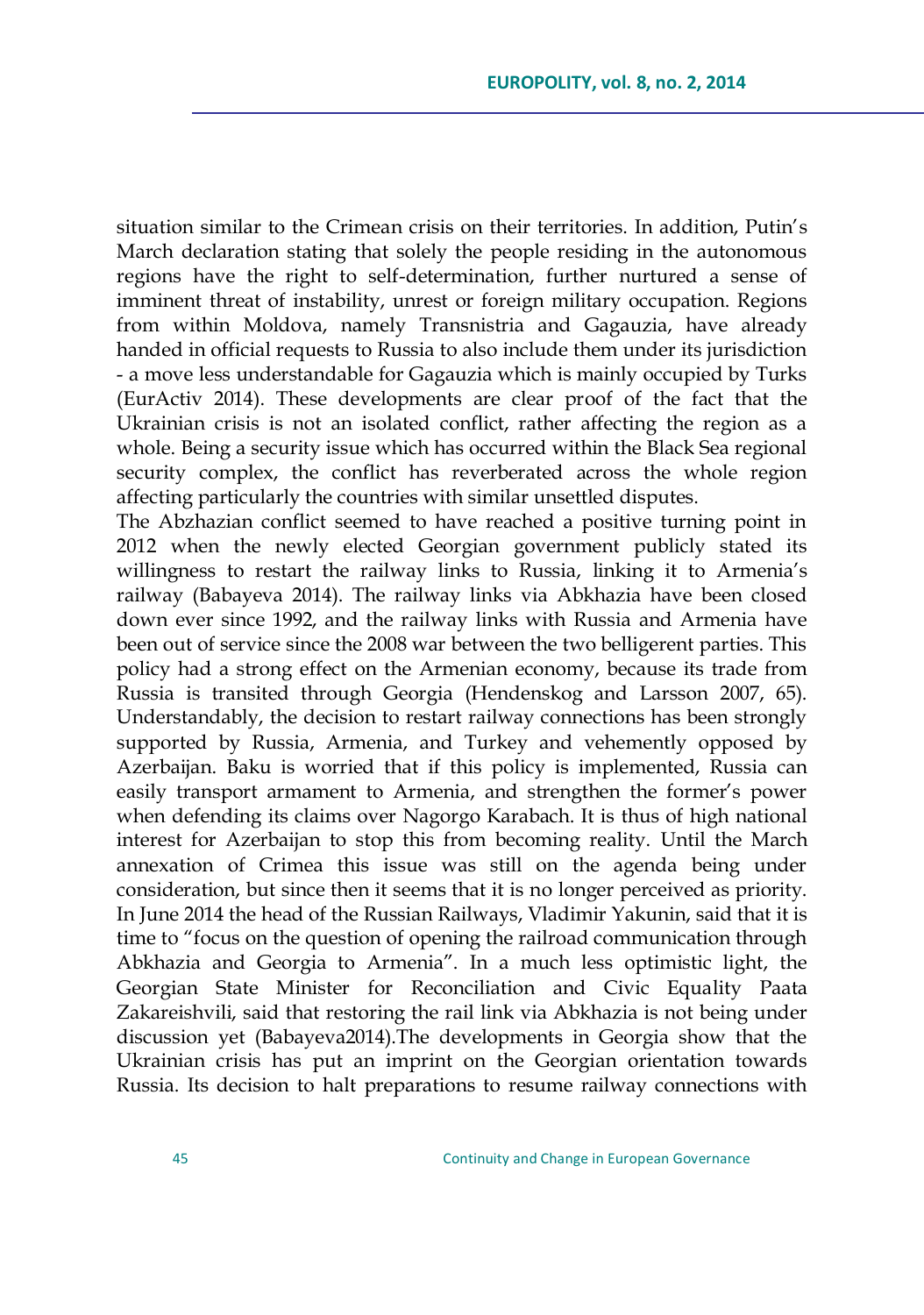Russia shows a change of heart and lack of trust in its Eastern partner. In addition, Georgia's move also affected Armenia, which was hoping for improved economic and military stability facilitated by the railway connection to Russia.

In the aftermath of the Crimean annexation, political unrest emerged in Abkhazia at the end of May 2014, and protesters took over the presidential administration building in efforts to seek the resignation of the pro-Russian region's leader, Alexander Ankvab (Waal 2014). In spite of the fact that allegedly the causes of the unrest were however not linked to the Crimean case, but to the high corruption of the Abkhazian leader, the timing of the uprising which occurred during the Ukrainian crisis cannot be turned a blind eye on to (Vartanyan 2014). The momentum of civil unrest against the country's leadership occurring in the region may have had a spill-over effect. But no matter the president's step down, the elected leadership in Abkhazia cannot possibly be less Russian oriented, proof of this being provided by the fact that the newly elected president is the opposition leader Raul Khadzhimba, former KGB chief for Abkhazia.

On the 27th of June 2014 Ukraine, Georgia and Moldova signed the Association Agreements with the EU including Deep and Comprehensive Free Trade Area (DCFTA), in spite of the Russian ongoing political, economic, and military (in the case of Ukraine) pressure. This outcome signifies the willingness of the three states to deepen ties with the EU on both political and economic levels (European Union External Action 2014). The Crimean annexation seems to have influenced the regional Eastern Partnership states to have a more concrete European path. However, the breakaway regions have been more convinced to strengthen ties with Moscow. In Abkhazia's case this can be shown by the draft alliance treaty, so called "*Treaty between the Russian Federation and Abkhazia on the alliance and integration*", signed on October 13th between the two parties. This treaty formalizes joint efforts for "introduction of a coordinated foreign policy, formation of a common space of security and defence, creation of a united social and economic space, preservation of the common cultural and humanitarian space" as the main areas of cooperation, integration and partnership (Mehdiyev 2014). For reasons related to the outcome of the Ukrainian crisis and to Moscow's insistence for the Abkhazia-Russia rail links to be restarted, Georgia raised concerns over this treaty. As stated by the Georgian Foreign Minister Senior Deputy Davit Zalkaliani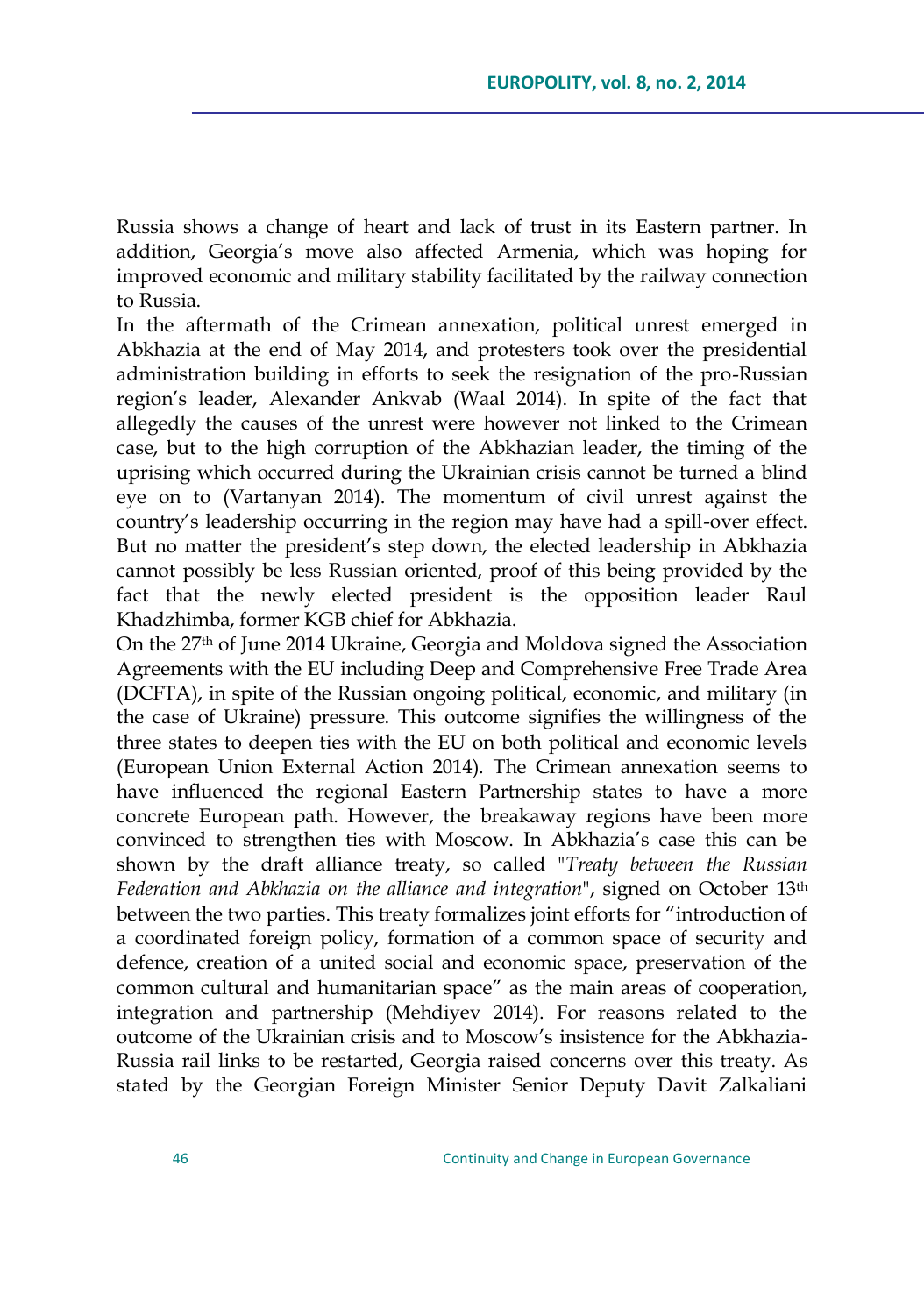during a meeting with the OSCE's Special Representative and Co-Chair of the Geneva talks, Angelo Gnaedinger, "Russia's such actions will be regarded as the next step to annex Georgia's territory" (Mehdiyev 2014). The meeting attendees also noted the fact that this draft can have possible threats to the security of Georgia and the whole region. This is not a far-fetched statement, considering the fact that, as stated by the RSCT, the frozen conflicts create security interdependencies between states, and any security dynamics in any of them may have a spillover effect to the other breakaway regions.

#### **4. REACTIONS OF REGIONAL STATES**

Romania, Moldova, and Georgia have had the strongest opposing position to Russia's move in Ukraine. The Romanian president, Traian Băsescu, declared that ―Kyiv and Chișinău are a priority for Vladimir Putin who wants to rebuild the Soviet Union" (EurActiv 2014). Being a bordering country with Ukraine, Romania is understandably worried about the last year's unfolding of events in Ukraine. Moreover, it acknowledges the influence the crisis can have on the Transnistrian conflict, which is particularly of concern for Bucharest due to its close proximity, and close historical ties between Moldova and Romania1. Bucharest's view over the regional repercussions of this event is clearly portrayed in the official declaration of the Romanian Ministry of Foreign Affairs, according to which Romania "considers that the reality which the unilateral attempts today are meant to build, in violation of international law, is deeply worrisome and dangerous since it may generate destabilizing effects throughout the region‖ (Euromaidan Press 2014). Romania's acknowledgement of the Ukrainian crisis as source of instability for the whole WBSR provides evidence that the conflict is not considered to be an isolated event, but a destabilizing force for the entire regional security complex. Consequently, also during a meeting between the Moldovan president and Romania's foreign minister, both parties agreed that the Crimean crisis,

<sup>&</sup>lt;sup>1</sup> Moldova and Romania constituted a unified state between 1918 and 1940, when it was annexed by the USSR.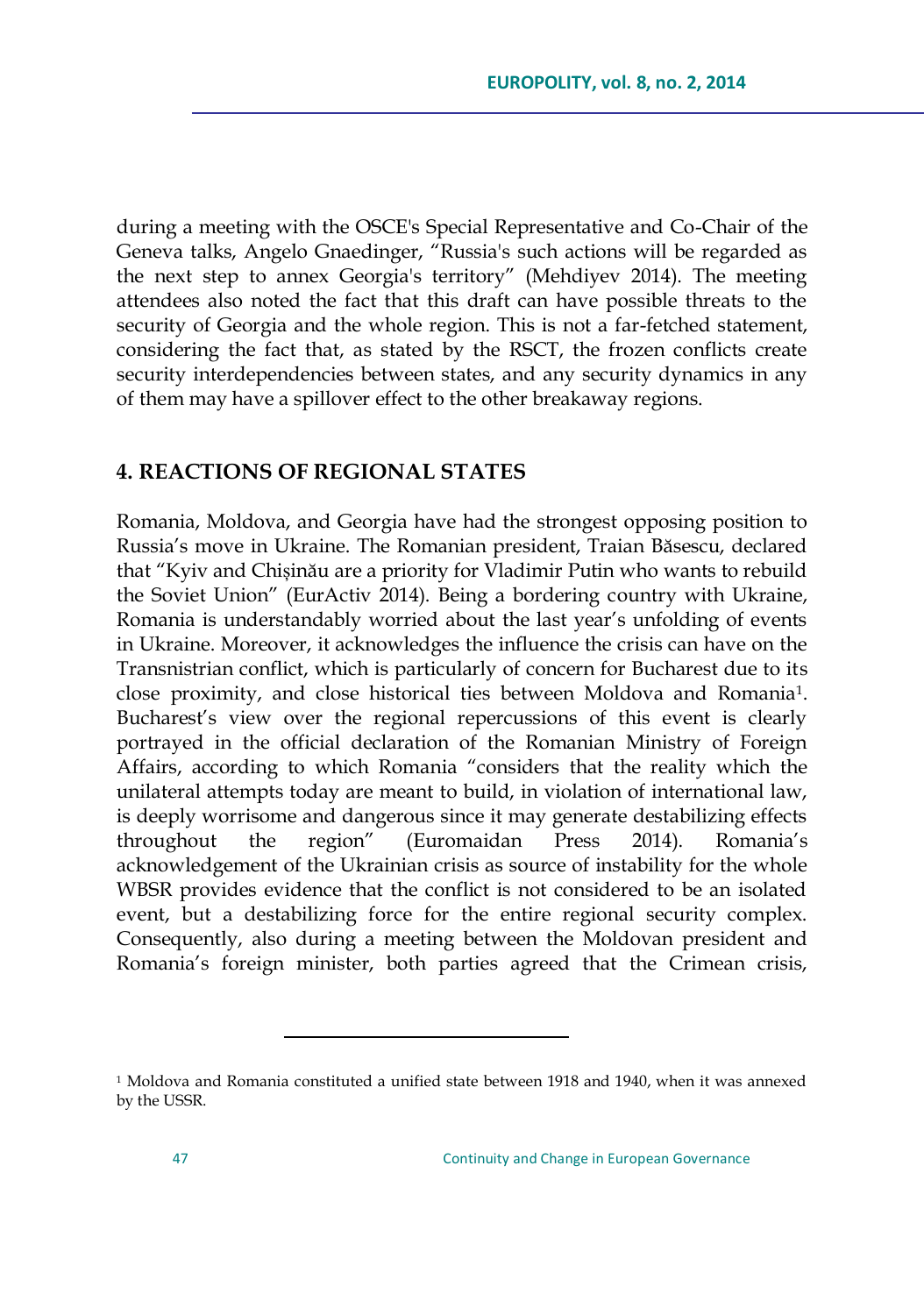referred to as "the context of the difficult regional situation", presented a danger for the WBS region (Presidency of the Republic of Moldova 2014). During his presidency, Băsescu did not hide his opinion about Russia as rather a source for regional insecurity, and his strong preference and support for reunification between his country of rule and Moldova under the aegis of the EU, declaring that "the European Union will not accept a troubled country with territorial problems or occupation troops on its territory" and a solution would be unification with Romania (Băsescu 2014). Similarly to the former soviet countries now member of the EU, in Romania there is a noteworthy Russophobe attitude, the highest from the WBSR.<sup>1</sup> Taking this into account, understandably, Romania made strong official statements condemning Russia for its actions, and also initiated a draft statement in this sense, to which South Eastern European countries were also parties. The statement was finally not made official because it was blocked by Greece's rejection (Serbia Independent News 2014). Greece did not have a too strong position against Russia due to strong energy and economic cooperation between the two, arms supply for Greece, and most importantly because Russia supports the Greek position in the Cyprus issue, against Turkey. This lack of common position between the EU regional states shows that the conflict can have the power to divide the countries in spite of their membership in the North-Atlantic structures. However, the positions of the EU member states also reflect patterns of amityenmity which have been constructed through historical ties, such as Romania being in an enmity relation to Russia, and Greece to Turkey, and Romania having an amity relation to Moldova.

Moldova has had a concrete opposing position to Russia's actions in Ukraine, and made clear its European path by signing the Association Agreement with the EU. This direction however may not be sustainable, as in the upcoming parliamentary elections, which are due to take place in November, the pro-Russian communist party may gain majority of votes, currently favoured by 47.2% of the electorate. This party has made public statements that its priority is the annulment of the Association Agreement (Inayeh *et al*. 2014, 1-5). Moldova shows signs of deep domestic political fragmentation, with

<sup>&</sup>lt;sup>1</sup> According to Matei Udrea, a Romanian historian, these attitudes emerged in 1877, when Romania was occupied by Russian forces during the Russia-Turkey war, and reappeared during the 1940s interwar period.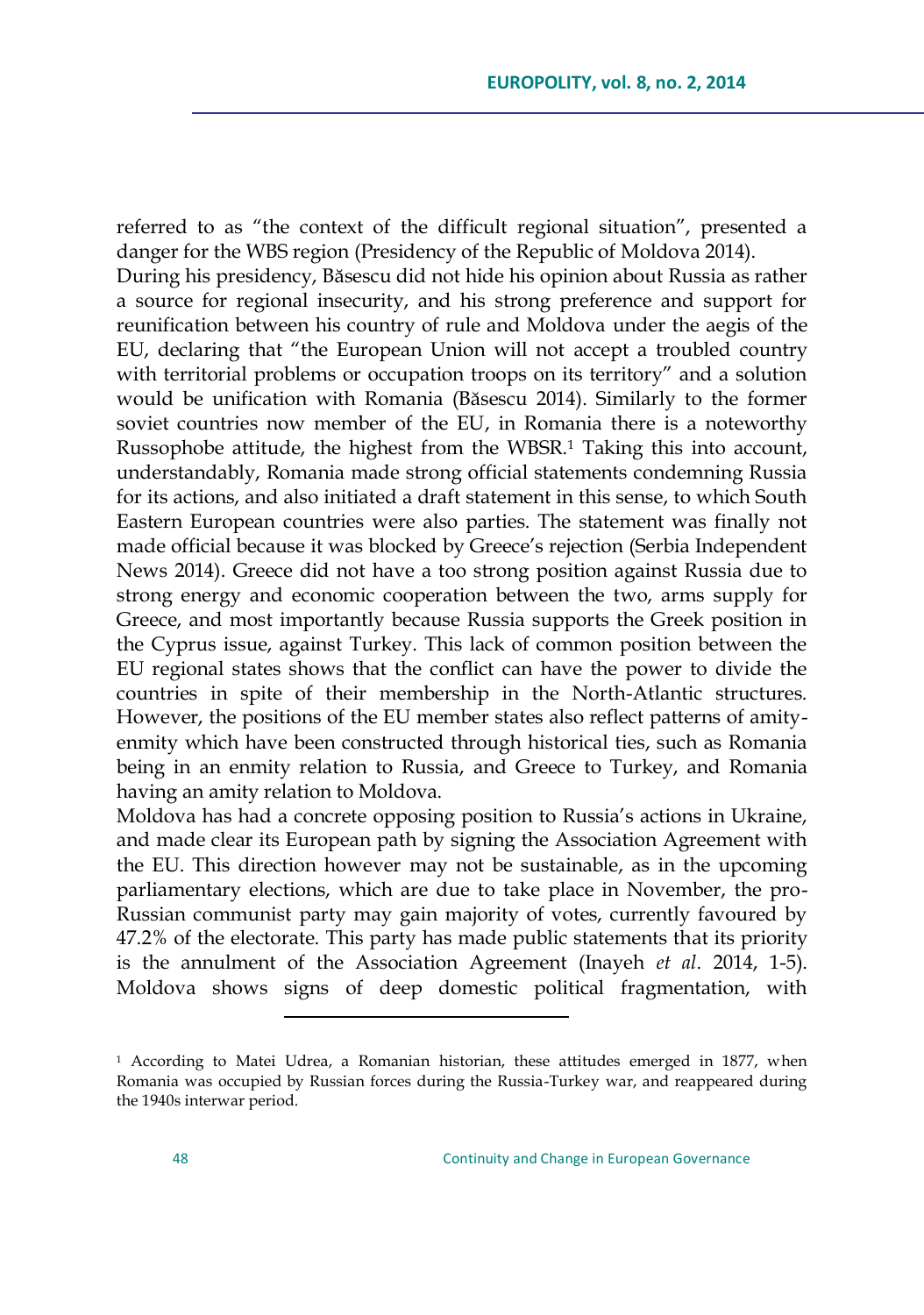substantial consequences on the foreign policy and relations of the country. Also, it shows that Moldova is easily affected by the regional security dynamics and the power play between the West and Russia.

Bulgaria, another EU member state regional actor, also expressed its concerns over the effects the crisis may have on the security of the region. In an official declaration elaborated by the president's cabinet, Bulgaria's President Plevneliev calls on Russia "for stopping all provocative actions that may lead to irreparable consequences not only for the region, but also for the international order" (President of the Republic of Bulgaria 2014). Georgia went even further on this line, by adopting a resolution to support the sovereignty and territorial integrity of Ukraine, and by officially stating that "the recent aggressive acts of the Russian Federation against the sovereignty and territorial integrity of Ukraine, including the use of military units on the territory of Ukraine in violation of provisions of the bilateral agreements and the threat of large scale military aggression, pose a serious threat not only to friendly Ukraine, but also to Georgia and the entire Europe" (Tabula 2014). Georgia's position reflects the state's perception of the inter-connectivity of the security dynamics occurring in the WBSR, presenting the Ukrainian crisis as being a factor for instability within the whole region.

Turkey is a strong regional state, NATO ally and EU candidate country, with ambitions of becoming a regional leader; however its reaction was far from being firm. This is particularly due to deep economic and energy ties to Russia, and the current challenging intervention in Syria which it has been drawn into. As such, even if Turkey presented the annexation of Crimea as a worrying precedent in the region, it has nevertheless sought to maintain its good relations with Russia while declaring that it will not provide any financial support to Ukraine. Even if the large Tatar community in Crimea has pushed Turkey into taking a restrained stance and express concern over their security, Turkey's position was nevertheless soft. The Ukrainian crisis has been used as an opportunity for Turkey to get benefits from Russia in the form of cheaper gas and increased bilateral trade up to \$100 billion, and to reduce the uprising risk at home by projecting the idea of domestic demonstrations as posing threats to the national security (Elman 2014). Even if the Tatar community is of interest to Turkey, the lack of significant political fragmentation and domestic vulnerabilities allow Turkey to be in the position of benefiting from the current situation.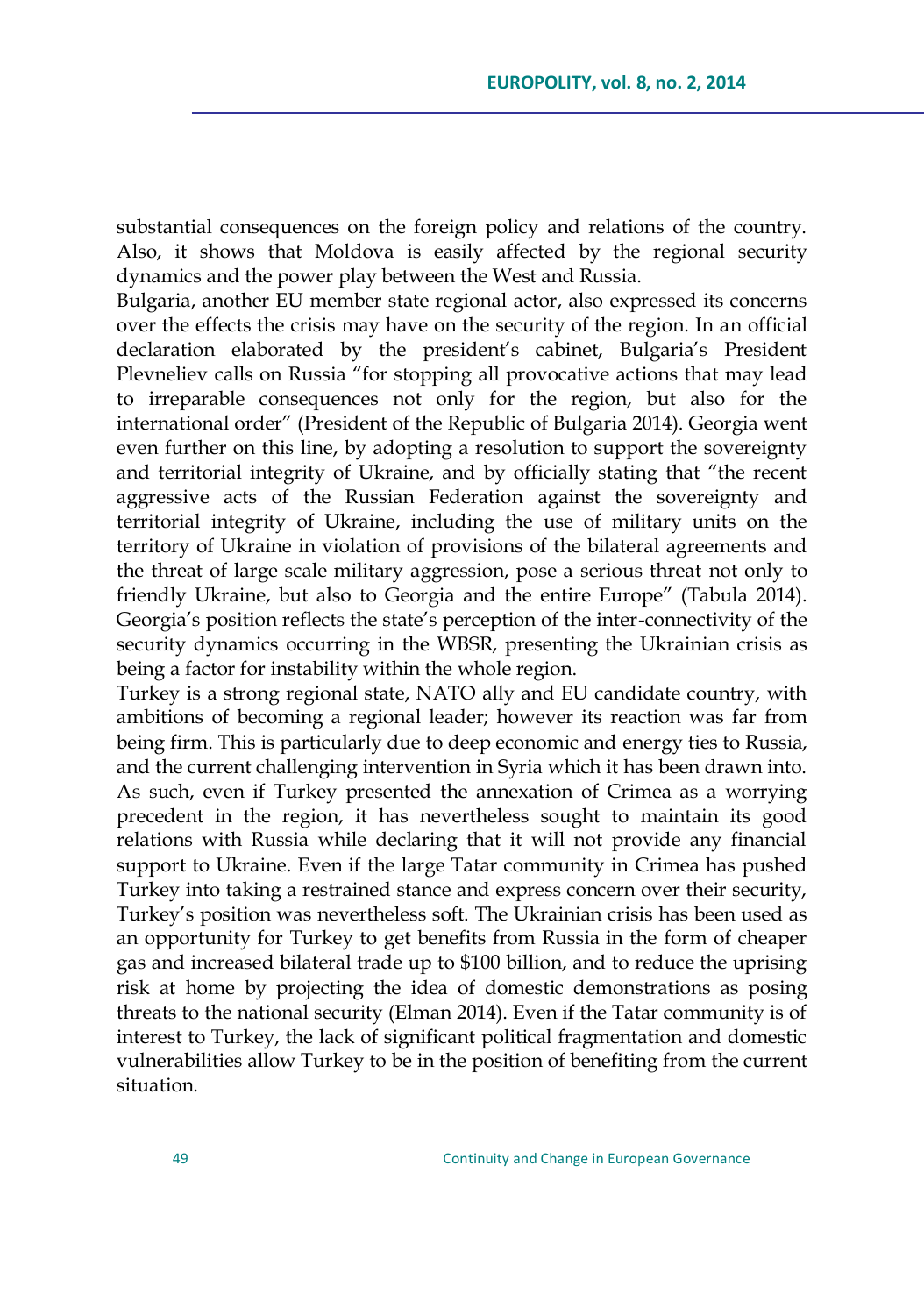Azerbaijan has seen the Crimean crisis as a threat to the peaceful settlement of the Nagorno-Karabakh conflict, reason for which it has made clear its position in support for Ukraine and of condemnation to Russia's actions. For this purpose, the Azerbaijani delegation to the Congress of Local and Regional Authorities of the Council of Europe supported and became party to the latter's declaration according to which "the use of military force by Russia to redraw national boundaries is unacceptable. The Congress therefore condemns Russia's annexation of Crimea and Sebastopol in violation of international law. The occupation of territories of independent states, as we saw in 2008 in Georgia and are facing now in Ukraine is unacceptable in international law and should not be tolerated" (Congress of Local and Regional Authorities of the Council of Europe 2014). Azerbaijan is more Western-oriented than Turkey, and it has a frozen conflict within its borders for which Russia is a main mediator in the settlement negotiations. For the purpose of preventing the Nagorno-Karabakh conflict from re-escalating, Azerbaijan has taken a strong position with regards to the Ukraine crisis.

At the opposite poll, Belarus, often referred to as the last dictatorship in Europe and long-time ally of Russia in the region, strongly supported Moscow in its invading endeavour and condemned the actions pursued by the Western oriented Ukrainians, describing them as "radical and unlawful methods of settling domestic disputes" (Ford 2014). On a similar note, Armenia, who later this year will become member of the Eurasian Customs Union, officially declared that the Crimean referendum is an example of peoples' right to selfdetermination, and refused to recognize the legitimacy of Ukraine's current government (Hayrumyan 2014). This also shows that by taking into account the patterns of amity-enmity as stipulated by the RSCT, the pro-Russian regional states did not diverge from their historical bonds or animosities. Since the collapse of the USSR, Belarus and Armenia have been strong allies of Russia within the region.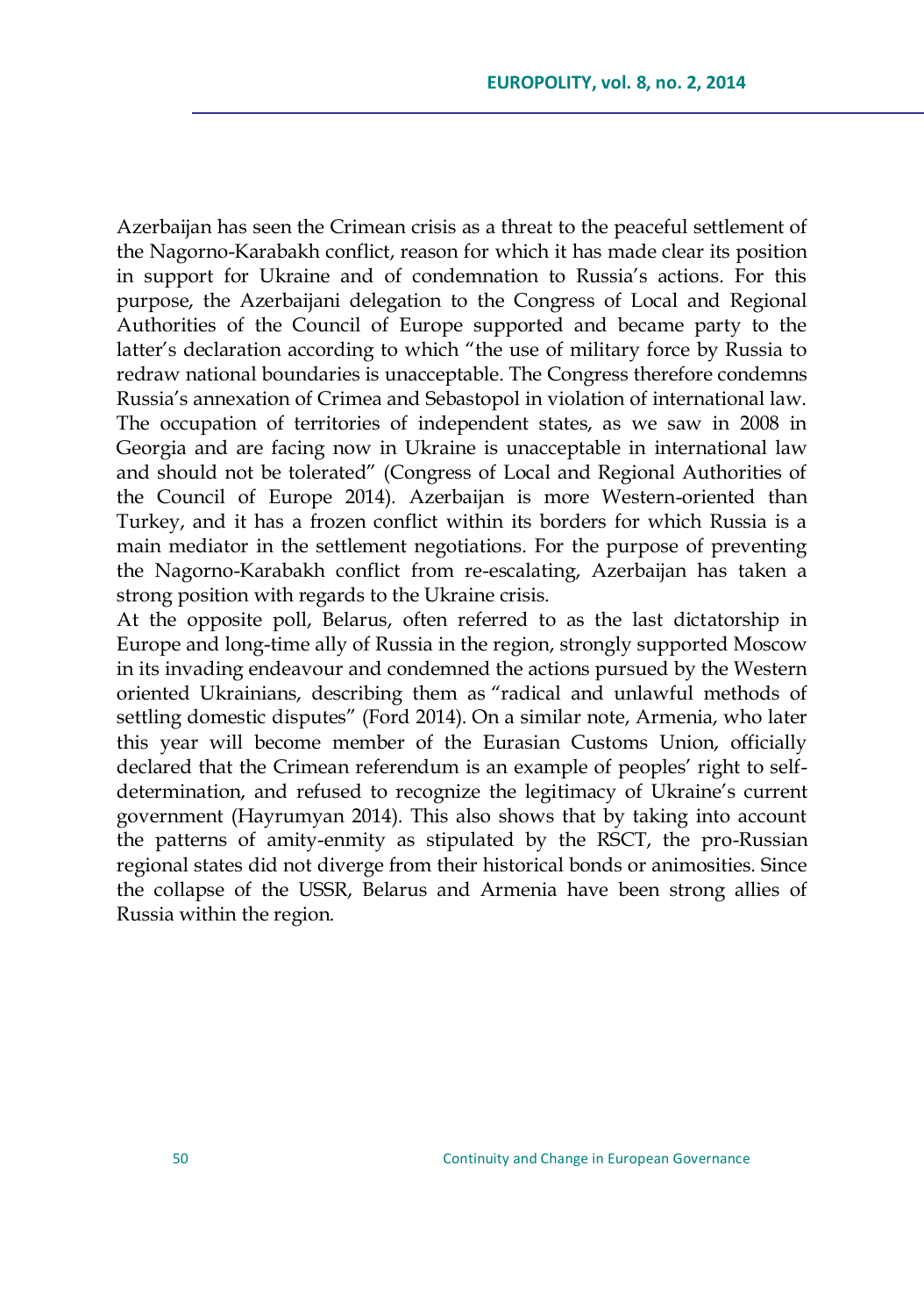# **5. WEST-EAST CLASH OF INTERESTS: FROM BOTH REGIONAL AND INTERNATIONAL PERSPECTIVES**

From a regional perspective, Russia's interest is to have a status of domination over its near abroad<sup>1</sup>, similar to the one held by the USSR during the Cold War era. Its interests are closely tied to its perception of itself as one of the world's great powers, status which can only be assured if it maintains its grip on the neighbouring countries. In this equation, Ukraine is the highest ranked in Russia's interests due to its geostrategic position at the heart of Europe, due to being the largest country in the Eastern Europe with over 45.49 million people, and due to long-standing good relations between the two. To put it shortly, as has previously been stated by Zbigniew Brzezinski, "[w]ithout Ukraine, Russia ceases to be Empire" (Brzezinski 2014, 5). In order to maintain its control and avoid Ukraine from taking a Western turn, Moscow has taken a series of measures along the way, from incentives to threats, which have ultimately determined the escalation of the Ukrainian conflict.

The EU is interested in Ukraine and the current crisis from the standpoint of its threatened security. Being a border country with the EU, and transit country of Russian petrol into the Union, Ukraine has benefitted from a lot of attention ever since the 2004 enlargement. In the current context, the EU is naturally only interested in stabilizing the country in order to reinsure the safety of its borders and of its energy transit. For security reasons, Ukraine is of great interest for NATO as well, reason for which it took strong measures to protect the allied territories.

Being at the cross-road of divergent interests, the Ukrainian crisis has been triggered by both domestic and international West-East clash of interests. Ukraine's decision to halt negotiations with the EU ahead of the summit, and to join the EURASIA Union was a move taken under Russian influence in the power play with the EU, and has brought about domestic clashes between the pro-western and pro-Eastern population. The West-East division has fuelled the Ukrainian crisis, but it has also triggered the other side of the coin to

<sup>&</sup>lt;sup>1</sup> The term "near abroad" was firstly conceptualized by the Russian Foreign Minister Andrey Kozrev (1990-1996) at the beginning of the 1990s to denote special rights held by Russia in the states pertaining to the former territory of the USSR (see Martinsen 2002, 38).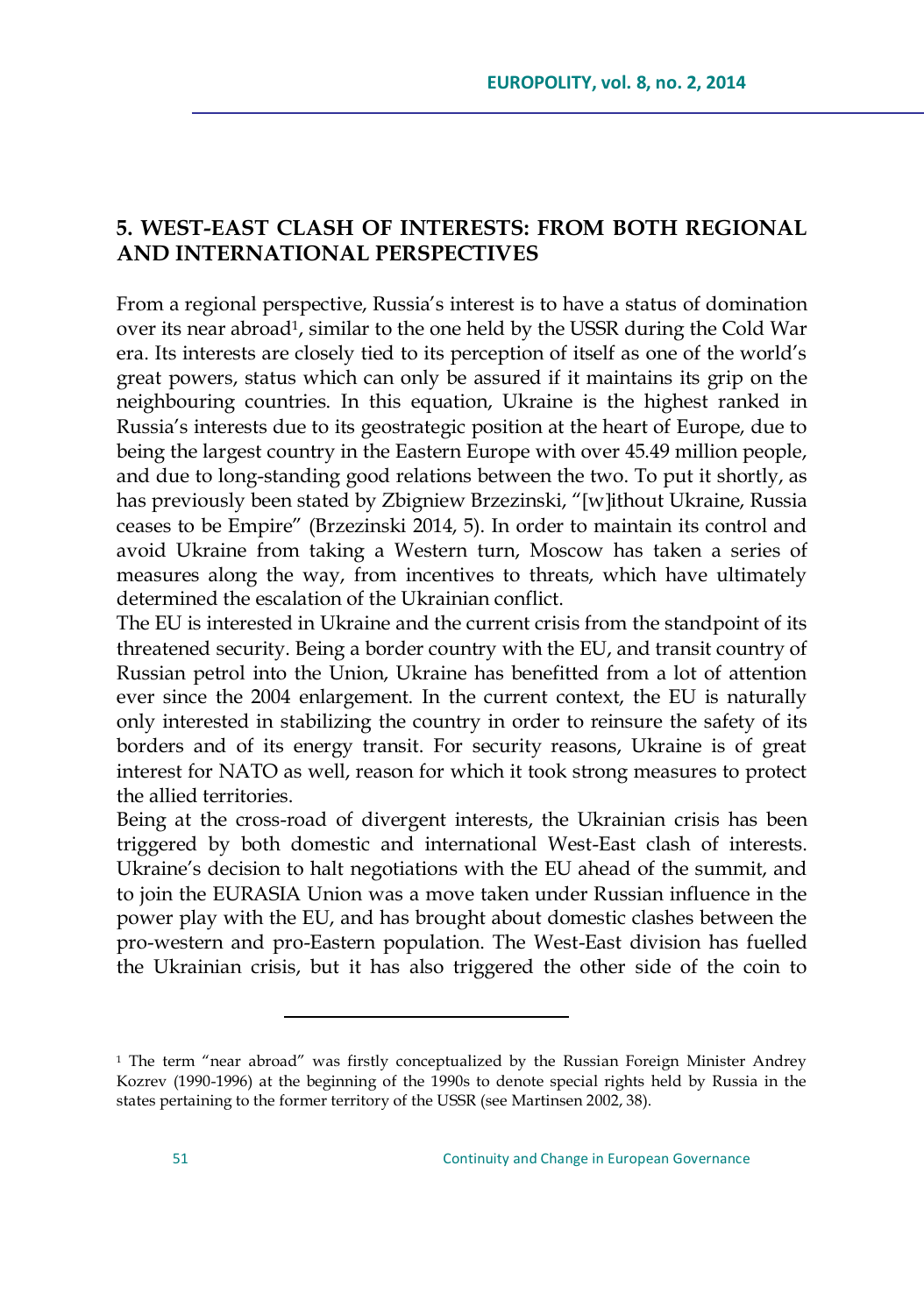manifest. Ever since last year's November, the relations between the North-Atlantic community and Russia have gone from bad to worse, with both-ways sanctions being increasingly implemented.

The US has had 5 rounds of sanctions on individuals and companies in the form of assets freezes and travel bans, starting with the 19th of March and until the 12th of September, while the EU has had 7 rounds in the same timeframe. The sanctions also target the Russian state banks which are prohibited from raising long-term loans, the military sector which cannot import dual-use equipment and which cannot benefit anymore from the EU-Russia arms deals, and the oil sector which is not allowed to import oil industry technology and services from the EU and the US (BBC News 2014). But yet another move which was particularly bothersome for Russia was the decision made by the seven nations<sup>1</sup>, members of the G8 group to suspend Moscow's membership to the Group of Eight. As stated in the official declaration of the G8 seven members, "we also strongly condemn Russia's illegal attempt to annex Crimea in contravention of international law and specific international obligations. We do not recognize either."<sup>2</sup> In addition, the G8 also withdrew from a meeting which was scheduled to be held in Sochi, Russia, in June. Russia however has downplayed the significance of this manoeuvre, turning its focus on the G20 which has stated to be of highest interest (Zmeyev 2014). But in spite of Putin's expectations neither the G20 summit in Brisbane November 15, was not an easy task. The Western leaders confronted Putin and threatened him with more sanctions. The fact that Russia's leader left the summit earlier than scheduled may show that he was not content with the posture he was placed in (Anishchuk 2014)

But Russia nevertheless managed to cut back from EU's successful Western reorientation of Ukraine, by facilitating the conditions for the EU to postpone the coming into effect of the EU-Moscow free trade zone as prospected under the Association Agreement, until 2016. More specifically, the Title IV, "Trade and Trade-Related Matters", has been postponed for the time being, along with Ukraine's requested commitment to make a series of reforms in the economic sector which is not in line with the Eurasian Economic Union (EEU) rules.

<sup>&</sup>lt;sup>1</sup> The U.S., Canada, Japan, Germany, Italy, Great Britain and France.

<sup>2</sup> Official Declaration of the U.S., Canada, Japan and Europe's four strongest economies in The Moscow Times 2014.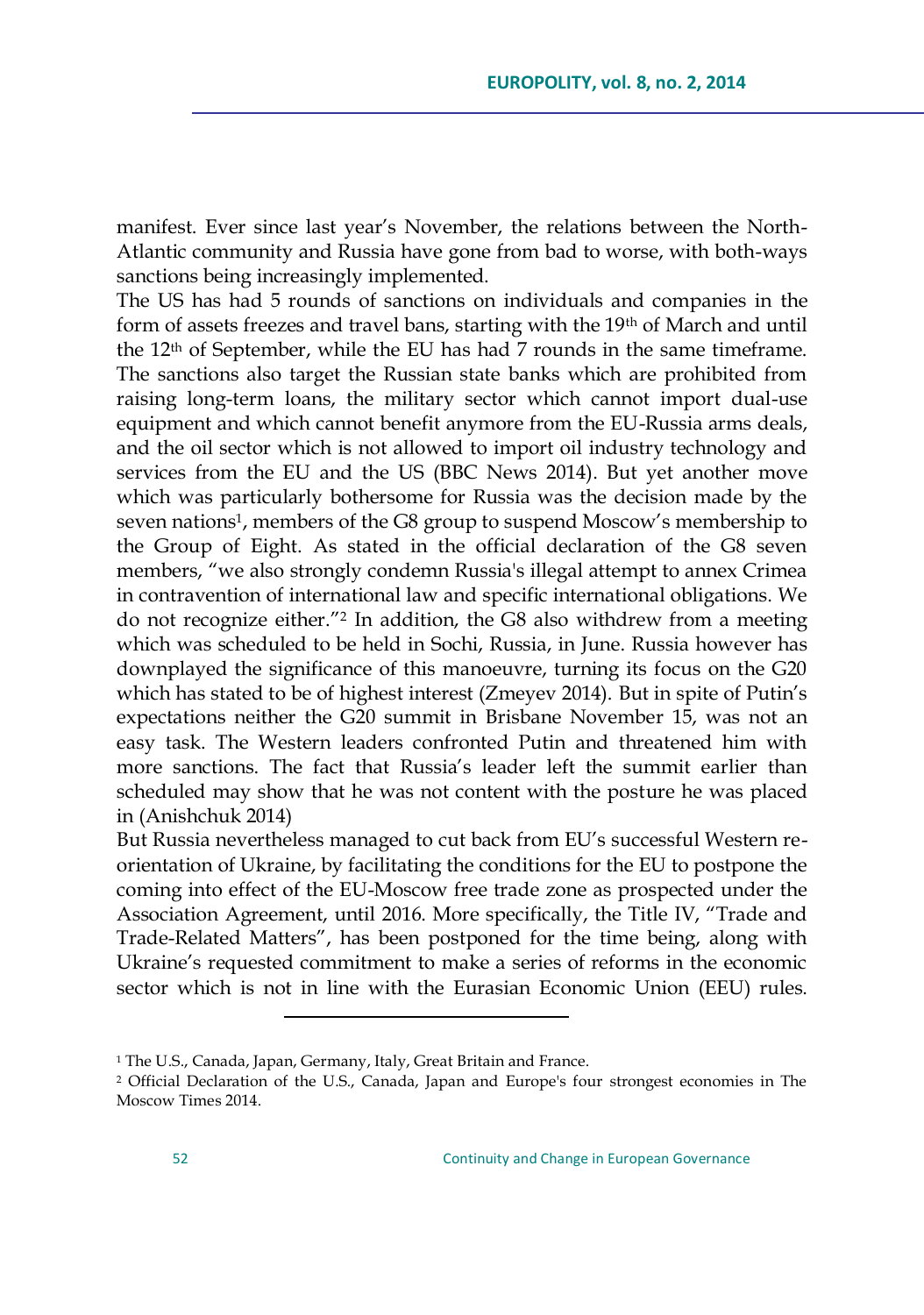Even if the EU has abolished customs duties on Ukrainian products in March, the legal and institutional procedures which should have been made to meet European standards have thus been called off (Brzezinski 2014, 4).

In broad terms, Russia has adopted a tit-for-tat manoeuvre. It hit back at the EU and the US with sanctions of its own, such as embargos on a broad range of farm products and stated to include embargoes on imports of consumer goods and second-hand cars on the list (The Guardian 2014b). In addition, as expected, Russia also used its gas lever to determine the trans-Atlantic community to back down. For Poland the gas exports dropped down by 45%, to Slovakia by 11% (Rettman 2014), and to Romania by 10% the same week the EU implemented the sanctions, in the middle of September (Popescu and Dan 2014). The underlying reason for this manoeuvre regarding the former two countries is that they have been engaged in shipping "reverse-flow" gas to Ukraine in the aftermath of complete gas flow-cut from Russia. Romania is involved in the NATO European BMDS project by hosting Standard Missile-3 interceptors of the Block IB variant at the Deveselu Air Base, which on the 10th of October has been taken over by the US naval forces. The BMDS construction and development plans in Romania are to be due in 2015, as part of the second phase of the European BMDS project. Soon after the US take-over event, Russia's Ambassador to NATO Alexander Grushko threatened NATO and more specifically Romania that it aims to take counteractions to ensure its security because it is being undermined by the Deveselu BMDS interceptions (Batu 2014). This is not the first threat of this kind which has been made by Russian high ranked officials. However, on the backdrop of intensified NATO troops' deployments and military exercises at its doorstep, and worsening relations with the West, Russia's rhetoric has become fiercer.

Moreover, a series of new sanctions were put on the agenda by Rosneft, Russia's largest oil producer. According to the proposed list, Russia will request 100% prepayment provision for gas deliverable to the EU. In addition, among the proposed restrictions are South Stream project's suspension, a ban on the radioactive waste from the EU and the US, restrictions on the use of modules made by Russia for the International Space Station, and a ban on repayment loans for the Russian oil and gas companies to EU and US banks without prior approval of the Bank of Russia. The proposed sanctions are to be decided by the Russian president. They were elaborated as response to the EU and US's decision to sanction Russia's oil companies, such as Rosneft,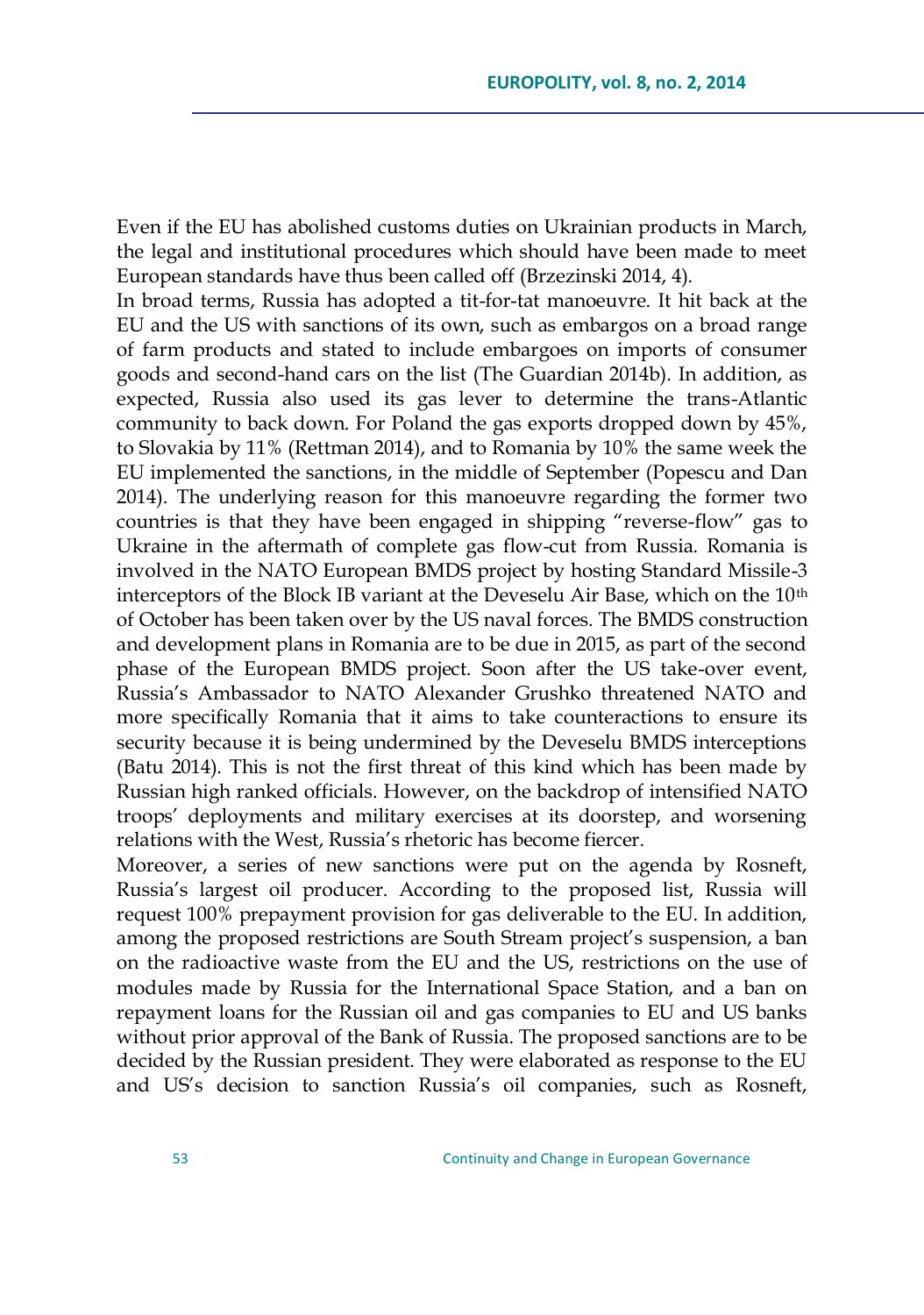Transneft and Gazprom Neft (RAPSI 2014). If approved, these sanctions will put to a hard test the European economies, and will further worsen the relations between the West and Russia. In spite of the fact that Russia's economy has received a heavy blow from the EU sanctions, being nevertheless already struggling to get back on track, Russia seems to be even more determined to use political, financial, and security resources to get its way in Ukraine and the region. The newly concluded trilateral energy deal (Ukraine, Russia, the EU) according to which Russia has committed to resume gas supplies to Ukraine in return for payments partly funded by Western creditors, gives some hope that the gas lever will not be used to the EU's great disadvantage during this winter (Macdonald and Blenkinsop 2014). But sole existence of this possibility shows the effects of the Ukraine crisis over the EU member states from within the region.

NATO has also reacted to the Ukrainian crisis which has further fuelled more tension with Moscow. In the aftermath of the annexation of Crimea and initiation of military conflict in Eastern Ukraine, NATO took a series of measures to reinforce the security of its allies at the Black and Baltic seas, such as air defence and surveillance, maritime deployments and military exercises. For air defence, NATO has deployed 12 fighter jets to the Baltic Air Policing mission and to Romania, and for surveillance it has run flights over Poland and Romania. The maritime deployments include ships transported to the Baltic, Mediterranean and Black seas and interoperability exercises. All the troops have only been deployed temporality, and will be withdrawn as soon as the situation cools off in the region, and the relations with Russia take a positive turn. The military exercises have been conducted on consecutive basis in Central and Eastern Europe, including a major exercise in Ukraine in September (Belkin *et al*. 2014). NATO's actions show that the Ukraine crisis has been threatening the security throughout the entire WBSR, reason for which the transatlantic allies have boosted their defences.

As expected, the NATO military build-up at the Black Sea has been met with similar actions from the opponent's side. Russia has taken counteractive measures to ensure not only its security but also a stronger position within the region. It pursued with arms build-up by deploying seven submarines carrying cruise missiles of 1,500 km range each, to the Novorossiysk port, as part of its Black Sea Fleet (Turkish Weekly 2014).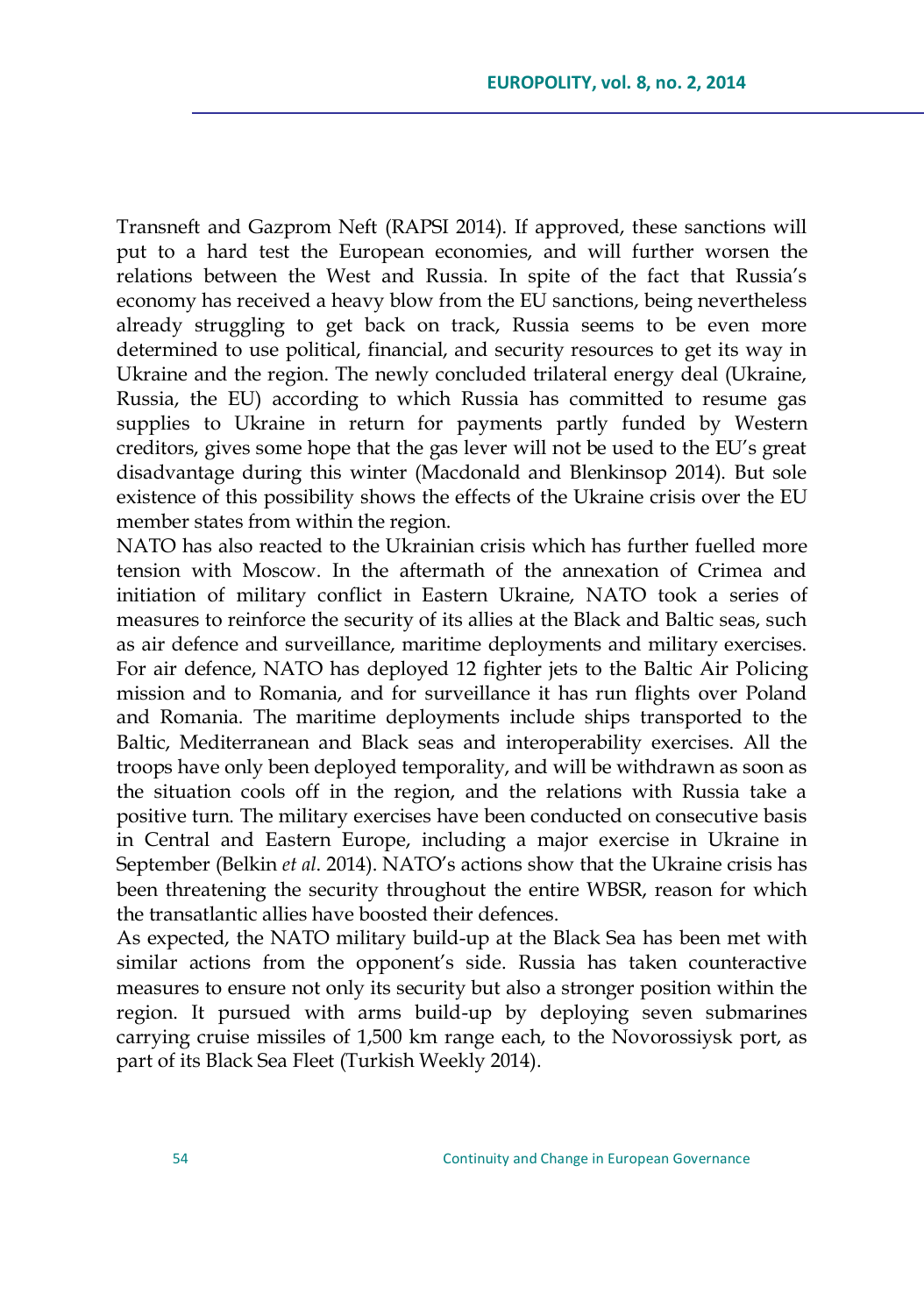These developments show a worrying trend within the WBSR, with both West and East powers building up their military capabilities at the Black Sea. This shows not only that the Ukrainian crisis has had regional repercussions, but also that the lack of trust between the two parties grows deeper, with little room for near future positive prospects.

#### **6. CONCLUSIONS**

Taking into account the security dynamics which have occurred in the region on the backdrop of the Ukrainian crisis, the RSCT has provided the theoretical grounds for understanding the inter-relation between security issues within the region. The dynamics affecting the status quo or settlement of regional frozen conflicts reveal that the Ukrainian crisis, due to its geographical proximity and similar context, has affected the security of the WBSR as a whole. This is made evident from the fact that Russia's actions have been met with strong divergent reactions following patterns of amity-enmity in the inter-state relations in line with the historical relations between states. The official documents on security of the states and their foreign policy positions with regards to the conflict provide further evidence in this regard. Romania, Moldova and Georgia have been the most virulent critics of Russia, while Belarus, and Armenia being strong supporters for Moscow. In addition, the Ukrainian crisis has raised security concerns for the states sharing long-term enmity relations with Russia, particularly Moldova and Georgia who find themselves in potentially similar situation to pre-conflict Ukraine. The crisis has resurrected to a limited extent the frozen conflicts on their territories, with Transnistria and Gagauzia pushing for unification with Russia, and Abkhazia having gone through region-wide protests. The Ukrainian crisis and the regional security have influenced and have been influenced also by the power play and counteractions between West and East great powers, establishing an international system level interaction perturbing into the region. Having all these into account, the findings show concrete evidence of the fact that the Ukraine crisis has had regional repercussions. For this reason, any means of approaching it without involving all actors in the region or without regards to deeply rooted relations of enmity and clash of divergent interests between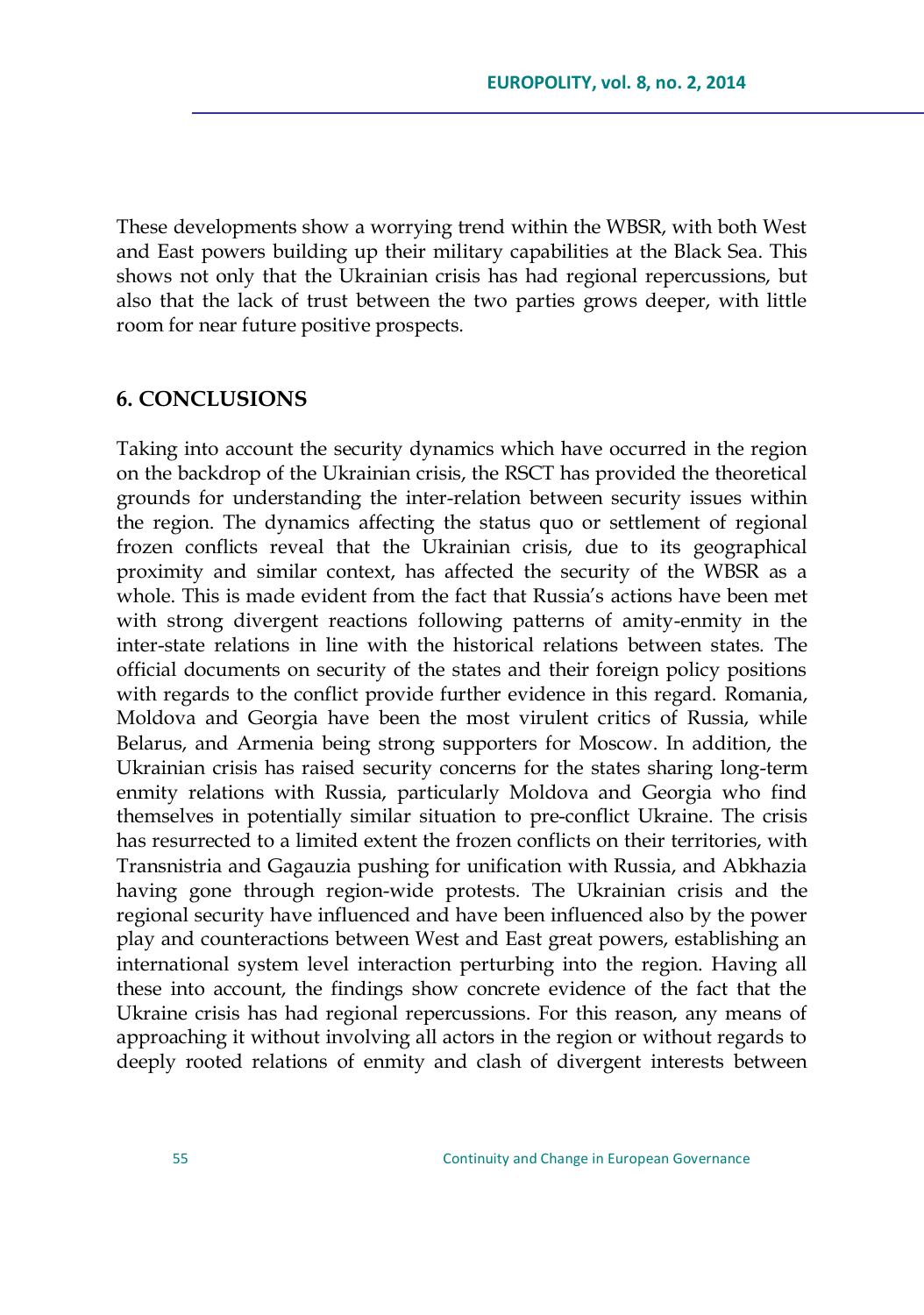regional and international powers, will not have significant long-term results leading to its settlement.

## **REFERENCES**

- Anishchuk, Alexei J. W. 2014. "Western leaders confront Putin at G20 with threat of more sanctions‖. *Reuters*, November 15. Accessed November 16, 2014. Available at: [http://www.reuters.com/article/2014/11/15/us-g20](http://www.reuters.com/article/2014/11/15/us-g20-summit-idUSKCN0IZ03C20141115) [summit-idUSKCN0IZ03C20141115.](http://www.reuters.com/article/2014/11/15/us-g20-summit-idUSKCN0IZ03C20141115)
- Babayeva, Jamila. 2014. "Armenia's efforts threatening Georgia's interests." *Azer News*, June 25. Accessed October 27, 2014. Available at http://www.azernews.az/analysis/68268.html.
- Băsescu, Traian. 2014. *Situation in Crimea could affect Moldova's European integration*. Interview by Teleradio Moldova - Institutia Publica Nationala a Audiovizualului. March 17.
- Batu, Alina. 2014. "Moscow to react on the missile defence system based in Romania.‖ *The Romania Journal*, October 14. Accessed October 25, 2014. Available at http://www.romaniajournal.ro/moscow-to-react-on-themissile-defence-system-based-in-romania/.
- BBC News. 2014. "Ukraine crisis: Russia and sanctions." September 12. Accessed November 27, 2014 http://www.bbc.com/news/world-europe-26672800.
- Belkin, Paul, Derek E. Mix and Steven Woehrel. 2014. *NATO: Response to the Crisis in Ukraine and Security Concerns in Central and Eastern Europe.* Washington DC: Congressional Research Service - US Department of State.
- Brzezinski, Zbigniew. 2014. "Battle for Ukraine: The fog of War has not dispersed yet." *Belarusian Institute for Strategic Studies*, 1-12.
- BTI. 2014. *Georgia Country Report.* Gütersloh: Bertelsmann Stiftung.
- Buzan, Barry and Ole Waever. 2003. *Regions and Powers. The Structure of International Security.* Cambridge: Cambridge University Press.
- Buzan, Barry. 1983. *People, States and Fear: The National Security Problem of International Relations.* Brighton: Wheatsheaf Books.
- Carnaghan, Ellen. 2012. "Popular Support for Democracy and Autocracy in Russia." *Russian Analytical Digest*. September 19. 1-14.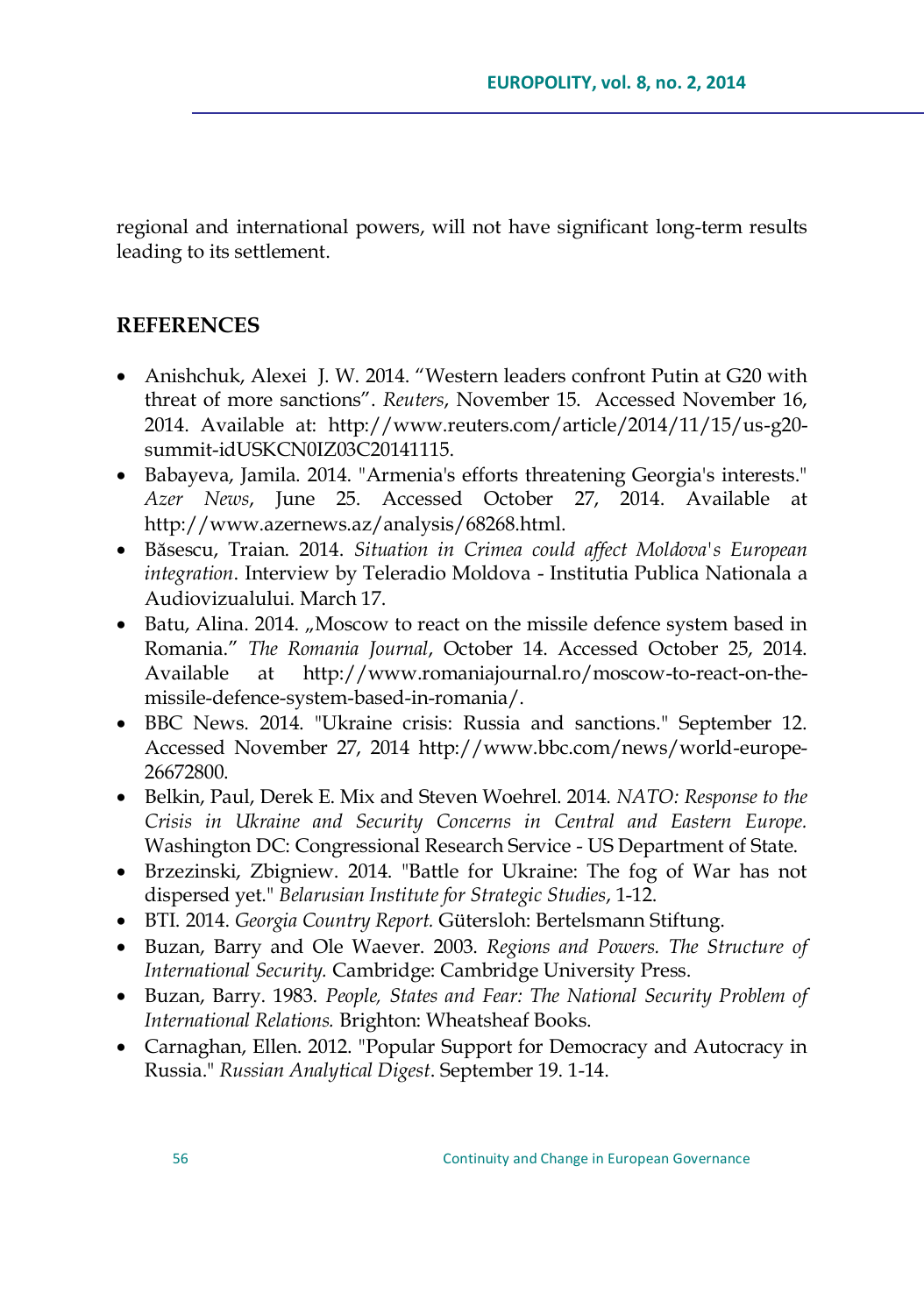- Congress of Local and Regional Authorities of the Council of Europe. 2014. *Congress of the Council of Europe condemns the Russian annexation of the Crimea and Sevastopol*. March 25. Press centre of the Permanent Mission of Ukraine to the Council of Europe. Accessed October 25, 2014. [http://coe.mfa.gov.ua/en/press-center/news/20598-kongres-radi-jevropi](http://coe.mfa.gov.ua/en/press-center/news/20598-kongres-radi-jevropi-zasudzhuje-rosijsyku-aneksiju-krimu-ta-sevastopolyu)[zasudzhuje-rosijsyku-aneksiju-krimu-ta-sevastopolyu.](http://coe.mfa.gov.ua/en/press-center/news/20598-kongres-radi-jevropi-zasudzhuje-rosijsyku-aneksiju-krimu-ta-sevastopolyu)
- Elman, Pinar. 2014. "Split Three Ways on Ukraine: Turkey in a Changing Regional Order." *Strategic File* (The Polish Institute of International Affairs) June. 10, no. 46: 1-5.
- ESAI Energy Security Analysis. 2014. "A New Iron Curtain Falls Across Ukraine?" ESAI Intelligence Briefing, April 14. Accessed May 17, 2014 http://www.esai.com/petroleum/14/pdf/Intelligence%20Briefing%2004.1 4.14.pdf
- EurActiv. 2014. "Anxiety grows in Europe as Transnistria asks for Russian annexation". March 19. Accessed May 21, 2014. http://www.euractiv.com/europes-east/romanian-president-fearsmoldova-news-534219.
- Euromaidan Press. 2014. "International Response to Annexation of Crimea"*.*  March 24. Accessed October 25, 2014 http://euromaidanpress.com/2014/03/24/international-response-toannexation-of-crimea/.
- European Union External Action. 2014. "EU forges closer ties with Ukraine, Georgia and Moldova". Press&Media, June 27. Accessed October 25, 2014. http://eeas.europa.eu/top\_stories/2014/270614\_association\_agreement\_e n.htm
- Ford, Matt. 2014. "Russia's Seizure of Crimea Is Making Former Soviet States Nervous." *The Atlantic.* May 1. Accessed October 27, 2014. Available at http://www.theatlantic.com/international/archive/2014/03/russiasseizure-of-crimea-is-making-former-soviet-states-nervous/284156/.
- Freedom House. 2013. "Freedom in the World 2013 Georgia." Accessed May 20, 2014. http://freedomhouse.org/report/freedomworld/2013/georgia#.U4ZV3NKSyk8.
- Freedom House. 2014. "Freedom in the World 2014 Ukraine." Accessed May 20, 2014 http://freedomhouse.org/report/freedomworld/2014/ukraine-0#.U4ZVSNKSyk8.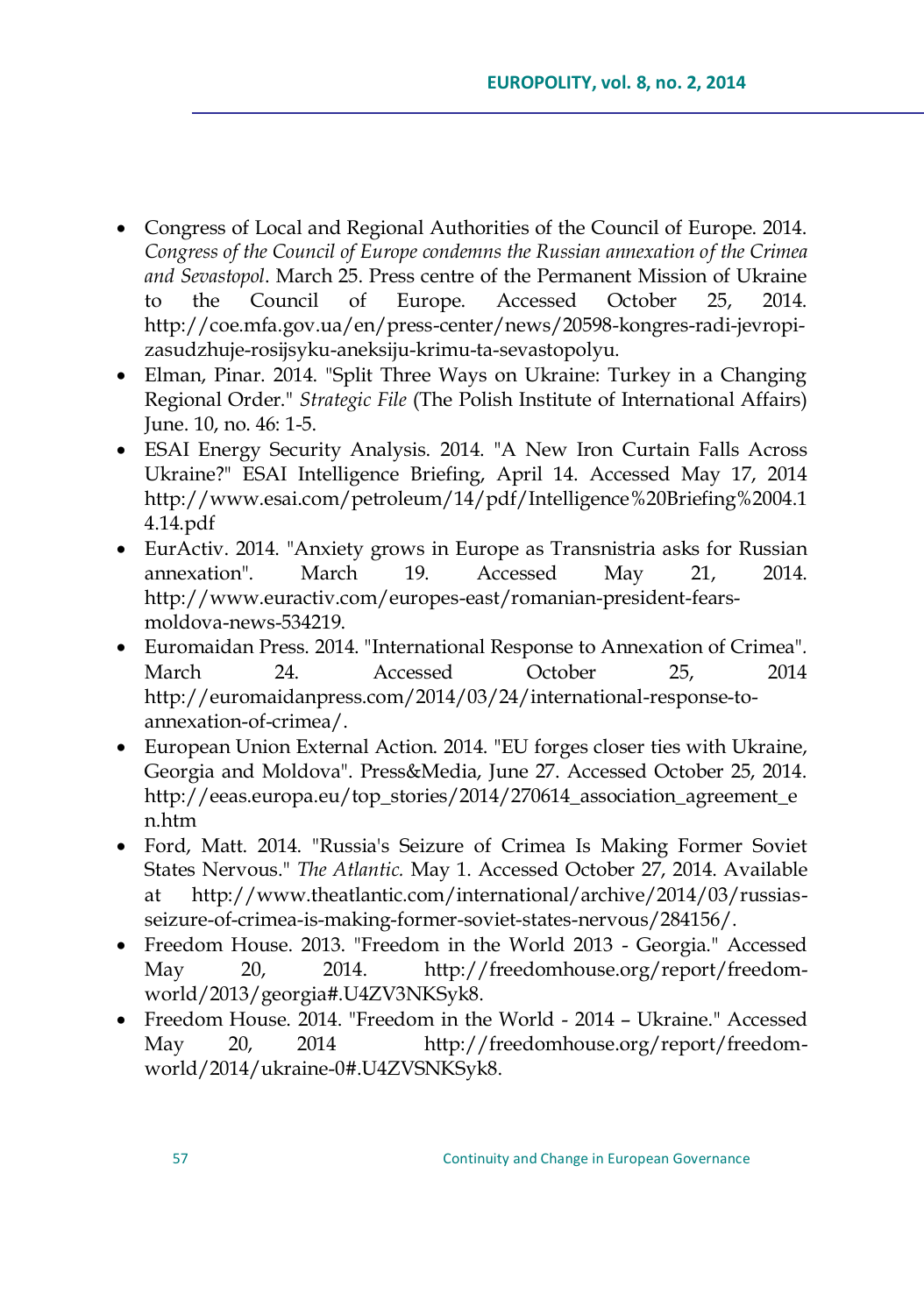Global Security. 2014. "Ukraine Defense Doctrine." April. Accessed May 20, 2014.

http://www.globalsecurity.org/military/world/ukraine/doctrine.htm.

- Gotev, Georgi. 2013. "Ukraine stuns EU by putting association deal on ice." *Euractiv*, November 21. Accessed November 27, 2014. Available at http://www.euractiv.com/global-europe/ukraine-stuns-eu-puttingassocia-news-531873.
- Greene, Sam and Graeme Robertson. 2014. "Explaining Putin's popularity: Rallying round the Russian flag." *Washington Post.* September 9. Accessed November 25, 2014 http://www.washingtonpost.com/blogs/monkeycage/wp/2014/09/09/explaining-putins-popularity-rallying-round-therussian-flag/.
- Hayrumyan, Naira. 2014. "Armenian leader attends EPP summit, addresses Karabakh, Turkish blockade, Ukraine crisis‖. *ArmeniaNow.com*, March 7. Accessed October 24, 2014. Available at http://www.armenianow.com/news/52517/armenia\_president\_serzh\_sar gsyan\_dublin\_epp\_summit.
- Hendenskog, Jakob, and Robert L. Larsson. 2007. *Russian Leverage on the CIS and Baltic States.* Report FOI- R - 2280 SE, Stockholm: Swedish Defense Research Agency, 6-138.
- Inayeh, Alina, Daniela Schwarzer and Joerg Forbrig, ed. 2014. "Regional Repercussions of the Ukraine Crisis: Challenges for the Six Eastern Partnership Countries." *Europe Policy Paper*, no. 4.
- Kimmage, Daniel. 2009. "Russia: Selective Capitalism and Kleptocracy." *Freedom House*. June. 49-64.
- Konończuk, Wojciech. 2014. Interview by Central European Policy Institute. Head of Department for Ukraine, Belarus and Moldova, Centre for Eastern Studies (OSW). October 31.
- Kozina, Alena. 2010. "Why is Russia not a Democracy? The Putin era." *Social and Political Review*. 79-85.
- Macdonald, Alastair and Philip Blenkinsop. 2014. "Ukraine, Russia, EU agree to natural gas supply deal." *Reuters*, October 30. Accessed October 30, 2014. Available at http://www.reuters.com/article/2014/10/30/usukraine-crisis-gas-idUSKBN0II0XQ20141030.
- Martinsen, Kaare Dahl. 2002. "The Russian Belarusian Union and the Near Abroad." *Norwegian Institute for Defence Studies*, June. 1-38.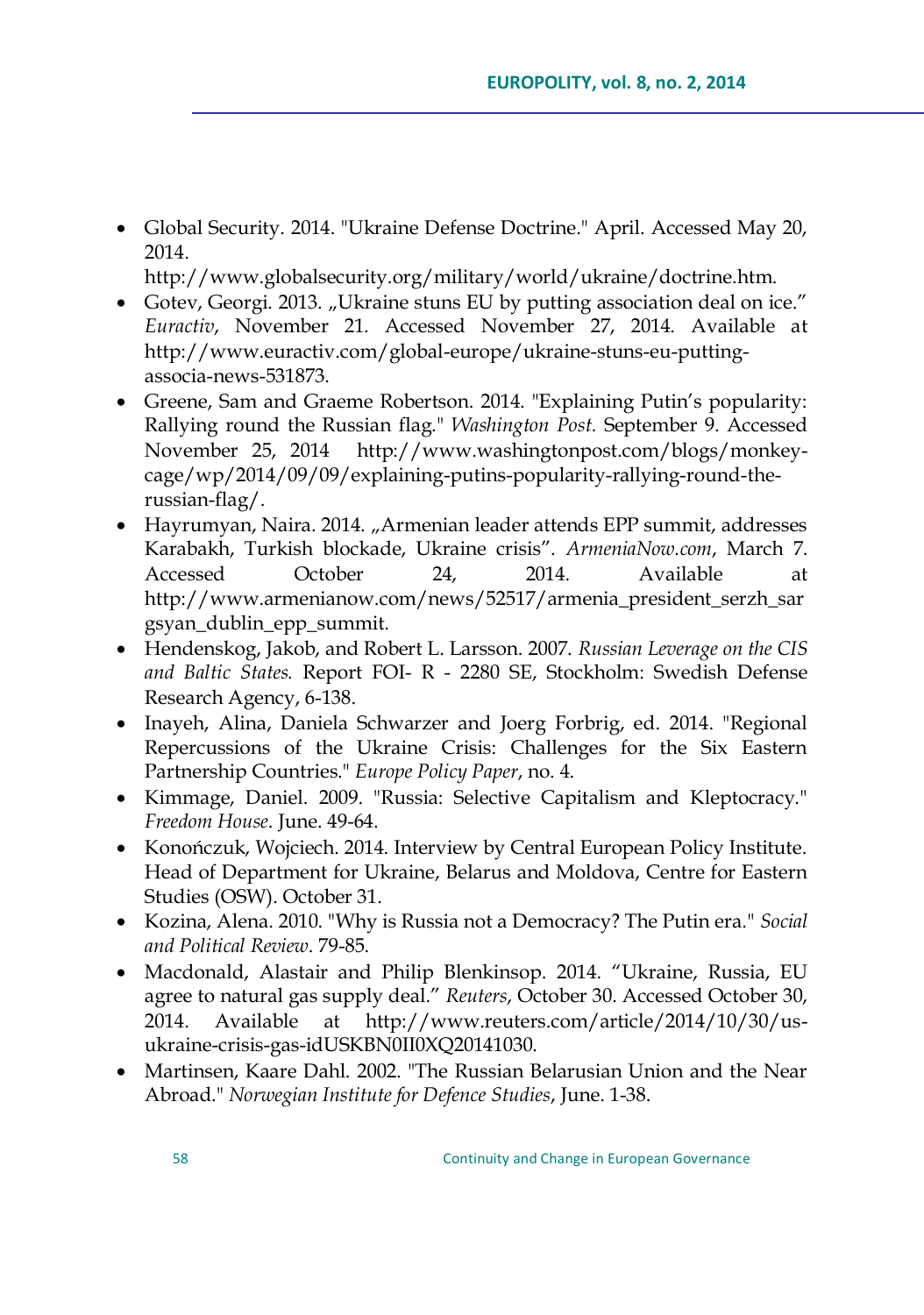- Mehdiyev, Mushvig. 2014. "Georgia concerned over Russia-Abkhazia treaty." *Azer News*, October 24. Accessed October 27 2014. Available at http://www.azernews.az/region/72378.html.
- Ministry of Foreign Affairs of Moldova. "National Security Concept of the Republic of Moldova - 2008". Accessed May 20, 2014. http://goo.gl/9JvYS1.
- Popescu, Andrei Luca and Carol Dan. 2014. "Gazprom reduce livrările de gaz către România cu 10%.‖ *Gândul.info*, September 15. Accessed October 25, 2014. Available at http://www.gandul.info/financiar/gazprom-reducelivrarile-de-gaz-catre-romania-cu-10-13270705
- Popescu, Nicu. 2003. "Noile oportunităţi de soluţionare a problemei transnistrene prin mecanismele Europei modern." *Institutul de Politici Publice*, September 26, 1-45.
- Presidency of the Republic of Moldova. 2014. "Moldovan president meets Romanian foreign minister". March 31. Accessed October 23, 2014. http://www.president.md/eng/presa/presedintele-nicolae-timofti-a-avuto-intrevedere-cu-titus-corlatean-ministrul-de-externe-al-romniei.
- President of the Republic of Bulgaria. 2014. "Announcement of the Press Secretariat". March 1. Accessed October 20. 2014. http://president.bg/news1762/announcement-of-the-presssecretariat.html&lang=en.
- RAPSI Russian Legal Information Agency. 2014. "Rosneft proposes package of retaliatory measures to Western sanctions - report." October 29. Accessed October 29, 2014 http://rapsinews.com/news/20141029/272482332.html
- $\bullet$  Rettman, Andrew. 2014. "Russia reduces gas supplies, as EU imposes sanctions." *EUobserver*, September 11. Accessed October 23, 2014. Abailable at http://euobserver.com/foreign/125582.
- RT. 2014. "Moscow to Kiev: Stick to Minsk ceasefire, stop making false 'invasion' claims." November 7. Accessed November 7, 2014. http://on.rt.com/39d31d.
- Serbia Independent News. 2014. "Serbia and Greece against the statement of condemnation of Russia." May 10. Accessed May 31, 2014. http://inserbia.info/today/2014/05/serbia-and-greece-against-thestatement-of-condemnation-of-russia/.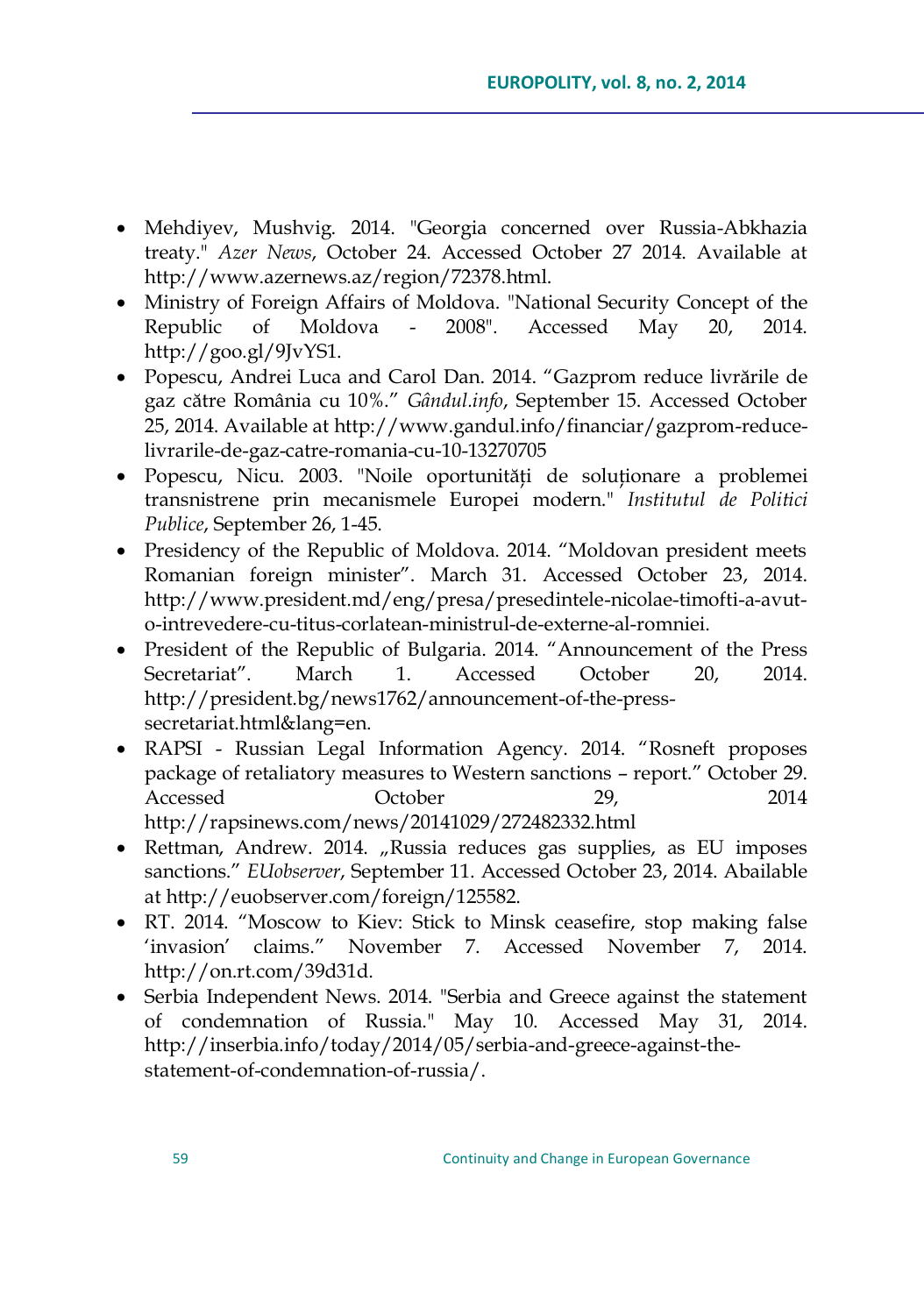- Smith, Ben, and Daniel Harari. 2014. *Ukraine, Crimea and Russia.* Research Paper 14/16, House of Commons of the United Kingdom.
- Tabula. 2014. "Georgian Parliament Adopts Resolution on Supporting Ukraine", March 7. Accessed October 25, 2014 http://www.tabula.ge/en/story/80828-georgian-parliament-adoptsresolution-on-supporting-ukraine.
- The Guardian. 2014a. <sup>"</sup>Ukraine anti-government protests timeline." February 19. Accessed November 27, 2014 http://www.theguardian.com/world/2014/feb/19/ukraine-proteststimeline
- The Guardian. 2014b. *"*Russia reacts to EU sanctions with further western trade embargos." September 11, 2014. Accessed October 21, 2014. [http://www.theguardian.com/world/2014/sep/11/russia-eu-sanctions](http://www.theguardian.com/world/2014/sep/11/russia-eu-sanctions-west-trade-embargos-cars-ukraine)[west-trade-embargos-cars-ukraine.](http://www.theguardian.com/world/2014/sep/11/russia-eu-sanctions-west-trade-embargos-cars-ukraine)
- "The Military Doctrine of the Russian Federation." 2010. *Cargenie Endowment.* Accessed May 2, 2014. http://carnegieendowment.org/files/2010russia\_military\_doctrine.pdf
- The Moscow Times. 2014. "Russia Suspended From G8 Over Crimea Annexation.‖ March 26. Accessed October 25, 2014. http://www.themoscowtimes.com/news/article/russia-suspended-fromg8-over-crimea-annexation/496790.html
- The White House. 2010. "U.S.-Russia Relations: "Reset" Fact Sheet." Office of the Press Secretariat, June 24. Accessed November 27, 2014.http://www.whitehouse.gov/the-press-office/us-russia-relationsreset-fact-sheet.
- Turkish Weekly. 2014. "Russia to base subs with cruise missiles at Novorossiysk.‖ September 24. Accessed October 26, 2014. http://www.turkishweekly.net/news/172577/russia-to-base-subs-withcruise-missiles-at-novorossiysk.html
- Vaduva, Gheorghe. 2010. "Un scut pentru un nou echilibru." *Impact Strategic*, 21-26.
- Vartanyan, Olesya. 2014. "Unravelling Abkhazia's Protests." *Institute for War and Peace Reporting.* May 30. Accessed October 25, 2014. Available at http://iwpr.net/report-news/unravelling-abkhazias-protests.